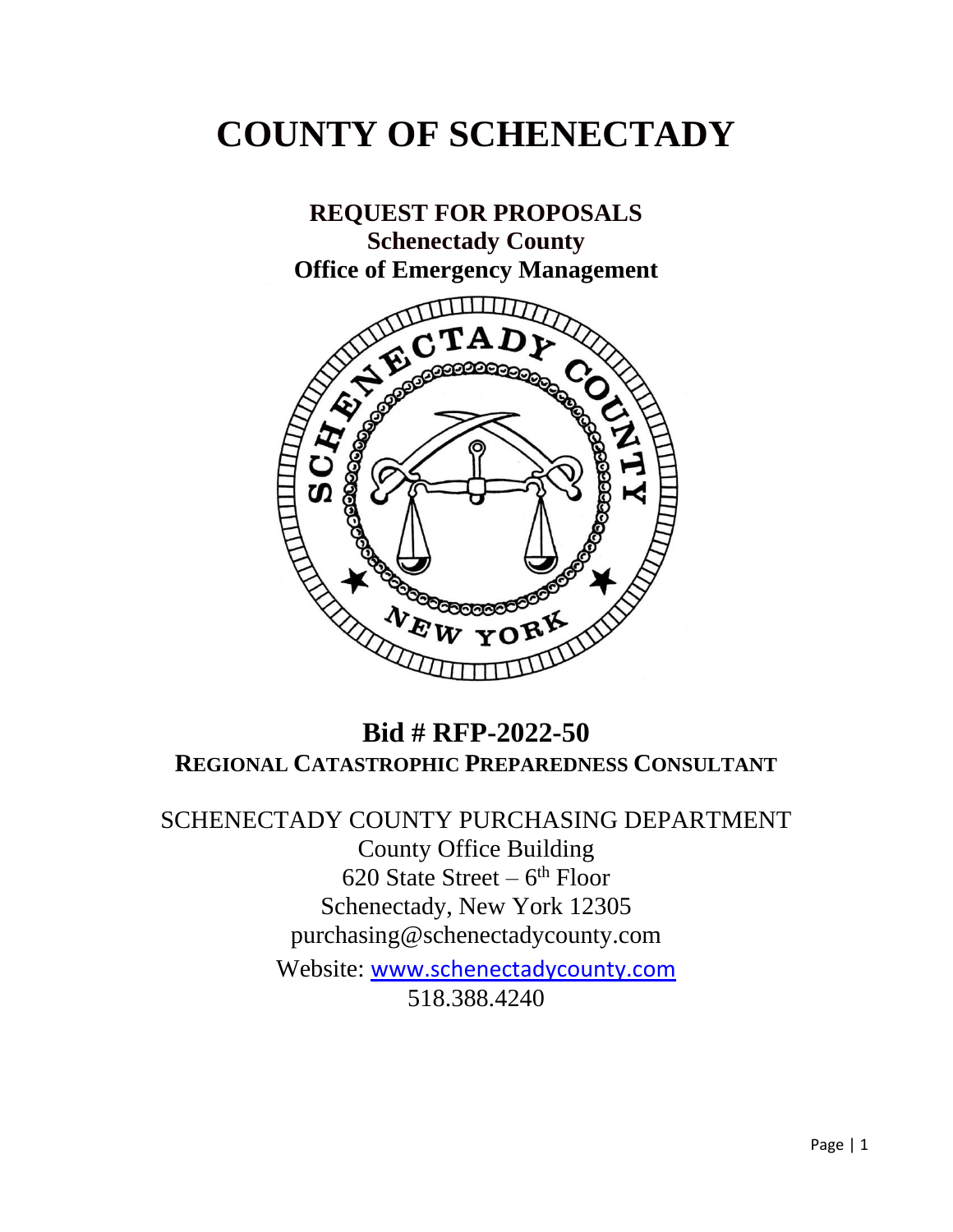

# **NOTICE TO PROPOSERS RFP-2022-50 2020 Regional Catastrophic Preparedness Consultant**

The County of Schenectady is requesting proposals is seeking a qualified Emergency Management Consultant with experience in emergency management planning, grant administration including record keeping and reporting, training and exercise facilitation, policy and procedure evaluation and creation.

Digital Copies of Specifications may be obtained by submitting a request to the Purchasing Department at [purchasing@schenectadycounty.com.](mailto:purchasing@schenectadycounty.com) Please specify if printed copies are required in your request. You will be notified when they are ready for pickup.

All proposals must be delivered in a sealed envelope marked "Proposal" and stating **2020 Regional Catastrophic Preparedness Consultant, RFP-2022-50,** to Schenectady County Purchasing at 620 State St., Schenectady, NY 12305, no later than **2:00 PM on April 21, 2022** at which time they will be opened. Bidders can submit their proposal in an electronic format, via email at purchasing@schenectadycounty.com .

Woman and minority owned businesses are encouraged to submit proposals. Schenectady County is an Equal Employment Opportunity/Affirmative Action employer.

Schenectady County will make any investigation it deems necessary to determine the responsibility of any bidder to perform the work. The County reserves the right to reject any proposal if an investigation of the proposer fails to satisfy the county that the proposer is responsible and can carry out the obligations of the contract.

Schenectady County reserves the right to waive any informality in a proposal or to reject any or all proposals.

Purchasing Department County of Schenectady Schenectady County Office Building 620 State Street-6<sup>th</sup> Floor Schenectady, NY 12305 (518) 388-4240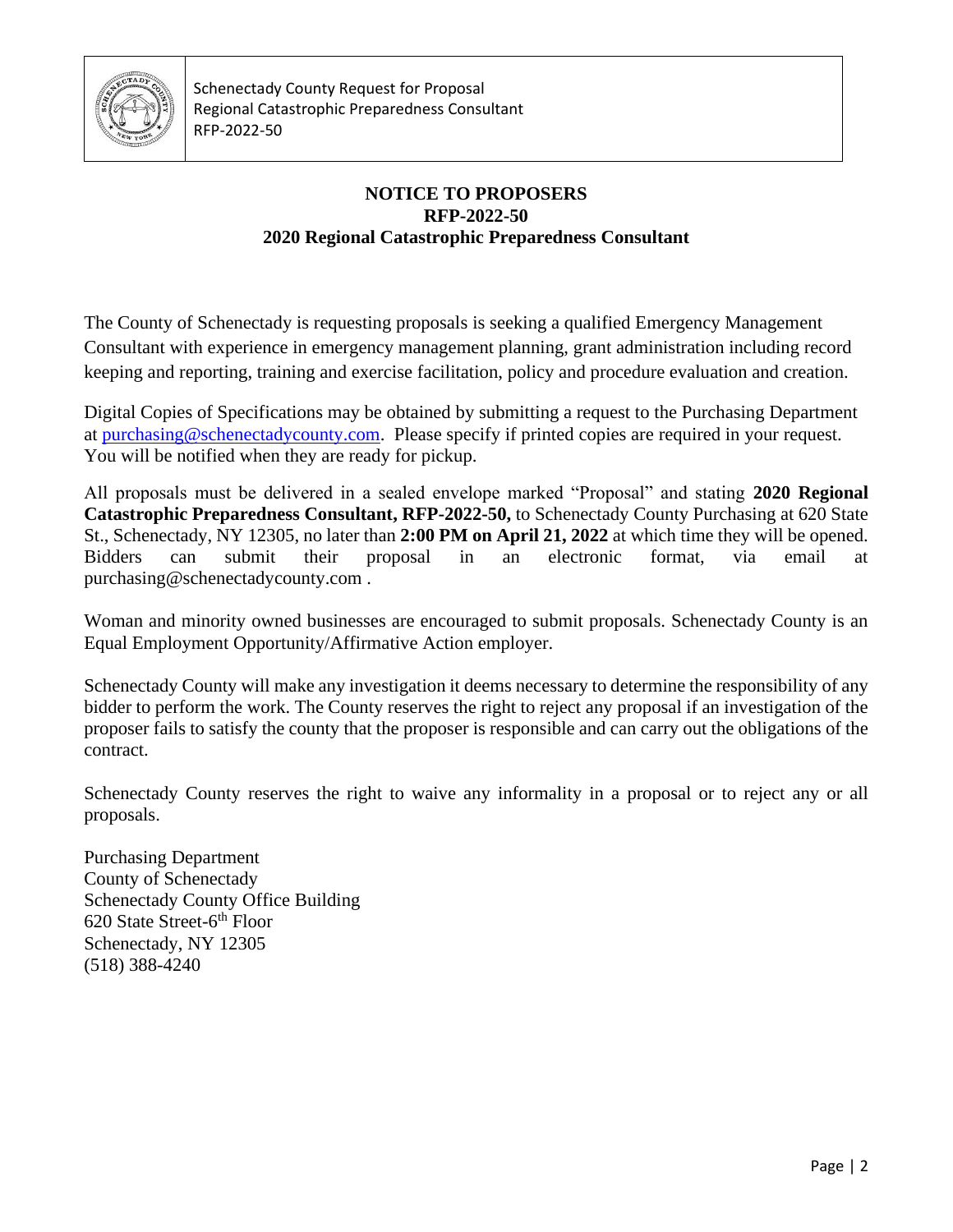

# **REQUEST FOR PROPOSAL (RFP-2022-50)**

RE: Regional Catastrophic Preparedness Consultant

Schenectady County Office of Emergency Management is seeking a qualified Emergency Management Consultant with experience in emergency management planning, grant administration including record keeping and reporting, training and exercise facilitation, policy and procedure evaluation and creation.

**Submission:** Submit ONE (1) clearly labeled ORIGINAL and five (5) printed copies and One (1) digital copy of the proposal addressed as follows:

County of Schenectady Attn: Thomas Bellick, Purchasing 620 State St.-6<sup>th</sup> Floor Schenectady, NY 12305

# **Timeline:**

**Notice to Proposers – Published on March 29,2022 Last Date to accept Questions from bidders – Through April 14, 2022 Proposal must be delivered to Schenectady County Purchasing by April 21, 2022 at 2:00 p.m. Awards will be announced no later than April 28, 2022.** 

Winning proposer must be able to start the training within (4) weeks after contract is awarded.

Questions regarding this RFP should be directed to the Purchasing Department, at [Purchasing@schenectadycounty.com.](mailto:Purchasing@schenectadycounty.com) All questions must be received by April 7, 2022 at 2:00 PM. Questions regarding this request for proposals will be replied to via written addendum only.

#### **Contract Information**

It is the intention of the County to issue a contract to the firm whose proposal is deemed to be the most advantageous and in the best interest of the County; however, the County does not guarantee to award based upon this RFP.

#### **I. Scope of Work**

Schenectady County Office of Emergency Management is seeking a qualified Emergency Management Consultant with experience in emergency management planning, grant administration including record keeping and reporting, training and exercise facilitation, policy and procedure evaluation and creation.

As a recipient of a 2020 Regional Catastrophic Preparedness Grant, Schenectady County, along with our partners in Rensselaer County, is planning to evaluate our ability to respond to a weatherrelated incident (major rain producing storm) that creates the need for:

1. Evacuations with limited access (both Schenectady and Rensselaer)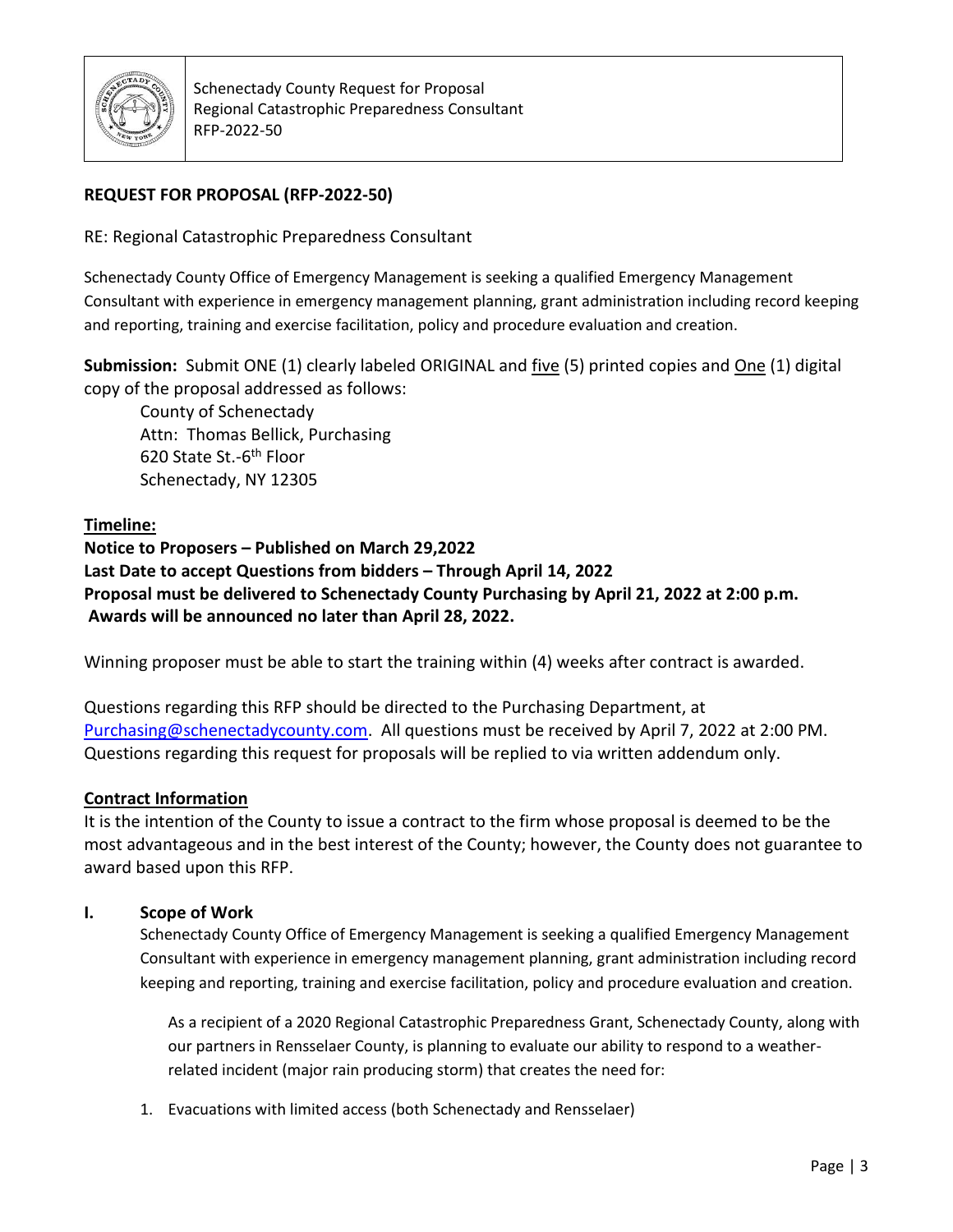

- a. Not all evacuees will be able to self-evacuate
- b. Staging and transport to shelters will be evaluated
- 2. A large shelter opening (both Schenectady and Rensselaer)
	- a. Evaluation of providing a minimum of 24 hours of shelter
- 3. A power failure at the shelter (Schenectady)
	- a. Evaluation of County and School District response
- 4. During a pandemic (both Schenectady and Rensselaer)
	- a. Evaluating evacuees for infection status / pertinent health history, recent exposure
	- b. Evaluating evacuees for vaccination status
	- c. Setting up testing process if appropriate
	- d. Developing a procedure for transportation and isolation of evacuees as needed
- 5. Evacuations exceed Schenectady's capacity to shelter resulting in the need to reach out to surrounding counties. Communication with Albany and Saratoga would be simulated. Communication and coordination with Rensselaer County would be evaluated.

The planning for an event of this magnitude will include multiple agencies in both counties.

A consultant will be hired to assist in the design of the exercise and to facilitate planning, training, and the afteraction report. In addition, the consultant will provide assistance with developing updated policies and procedures resulting from this project.

The successful bidder will:

- 1. Have an overall familiarity with the 2020 Regional Catastrophic Disaster Preparedness Program and the record keeping and reporting requirements.
- 2. In consultation with: Schenectady County Emergency Management (SCEMO), Rensselaer County Bureau of Public Safety (RCBPS), Schenectady County Public Health and Rensselaer County Department of Health, develop a scenario that allows the above elements to be evaluated.
- 3. Schedule and conduct planning sessions at all stages of the project with all agencies identified by SCEMO and RCBPS. Planning sessions will be used to identify elements of our response that require development.
- 4. Identify and facilitate necessary training as needed. Training will include an ICS 300 class and a mock EOC activation for both Schenectady and Rensselaer counties. Training in Schenectady County will include a review of setup and activation of a generator at Schenectady High School. Schenectady County Electricians, DPW and the school district facilities personnel will be included.
- 5. Identify and document any needed changes to policies and procedures. Assist with developing improvements.
- 6. Maintain records for reporting and evaluation.
- 7. Include the following information in their proposal:
	- a. A breakdown of estimated costs including:
		- i. Number of personnel assigned to project
		- ii. Hourly rates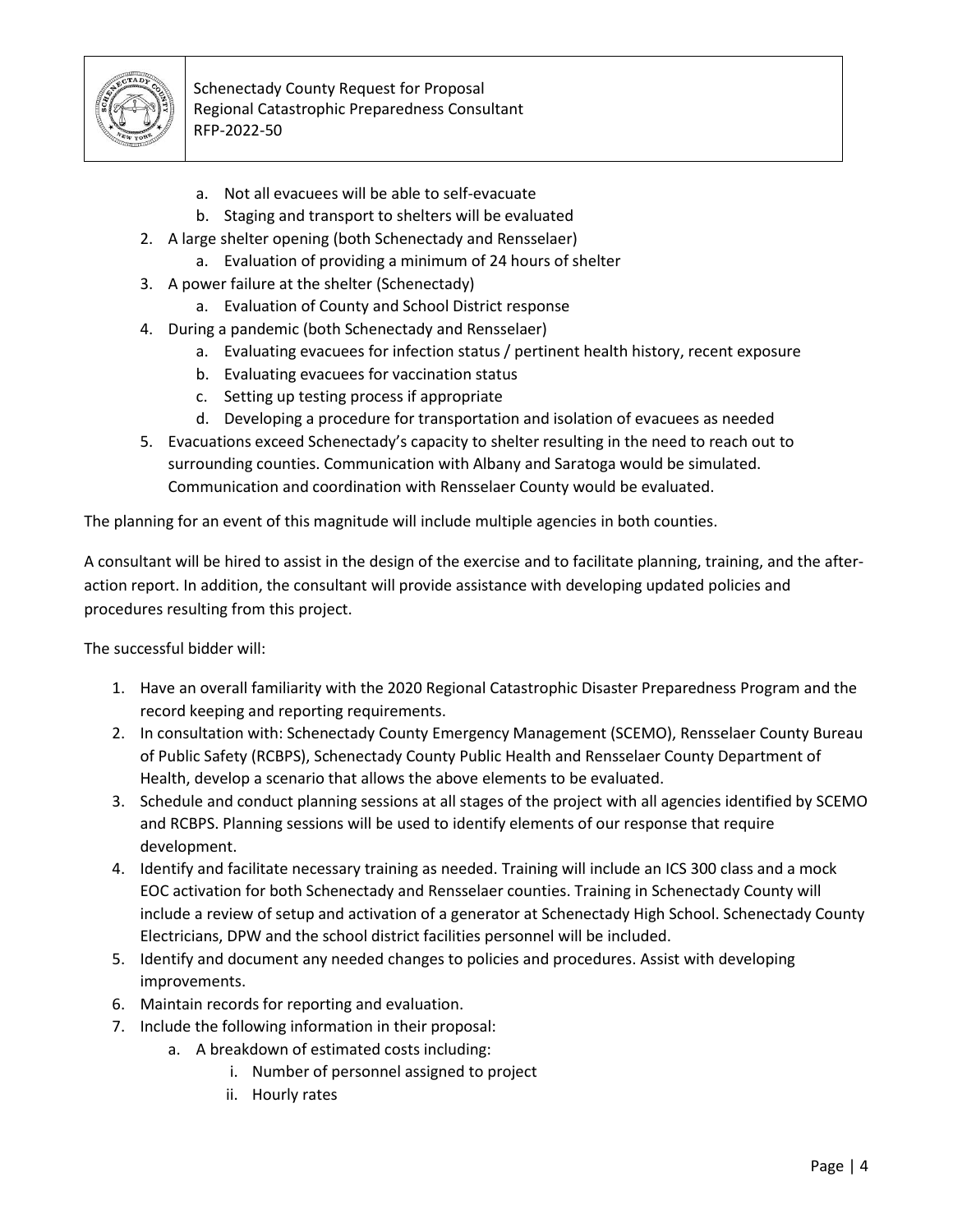

- iii. Travel expenses (transportation, milage, hotel expenses, per diem, etc.)
- b. Total budget for project.
- c. Resumes of personnel assigned to the project.

Planning and training will include, but not limited to, personnel from the County Managers office, Public Health, Social Services, UCC, DPW, Facilities, IT, Finance, Sheriff, Fire Coordinator, Emergency Management, Schenectady School District, local fire service and law enforcement agencies. Private agencies (i.e., Red Cross, Ellis Hospital) will be invited to participate in the planning and training sessions as well.

Our partners in Rensselaer County will take part in the planning, training, and exercise when appropriate.

To assist with proposal development the following budget lines have been identified but can be modified as needed:

- 1. Formulation of a work group to identify pandemic response gaps.
- 2. Planning workshop to review progress and discuss exercise.
- 3. Deliver identified training to public safety personnel.
- 4. Deliver training to public and private partners.
- 5. Conduct Exercise planning workshop will all parties.
- 6. Conduct full scale exercise.
- 7. Assist with record keeping and reporting throughout.

#### Projected Dates:

Planning Sessions: Late Spring of 2022.

Preliminary training sessions Summer / Fall of 2022: ICS 300, EOC activation, backup generator power at Schenectady High School.

Large scale exercise: Spring of 2023

Grant performance period expires: 08/31/2023. All reporting, policy development, etc. must be completed prior to that time.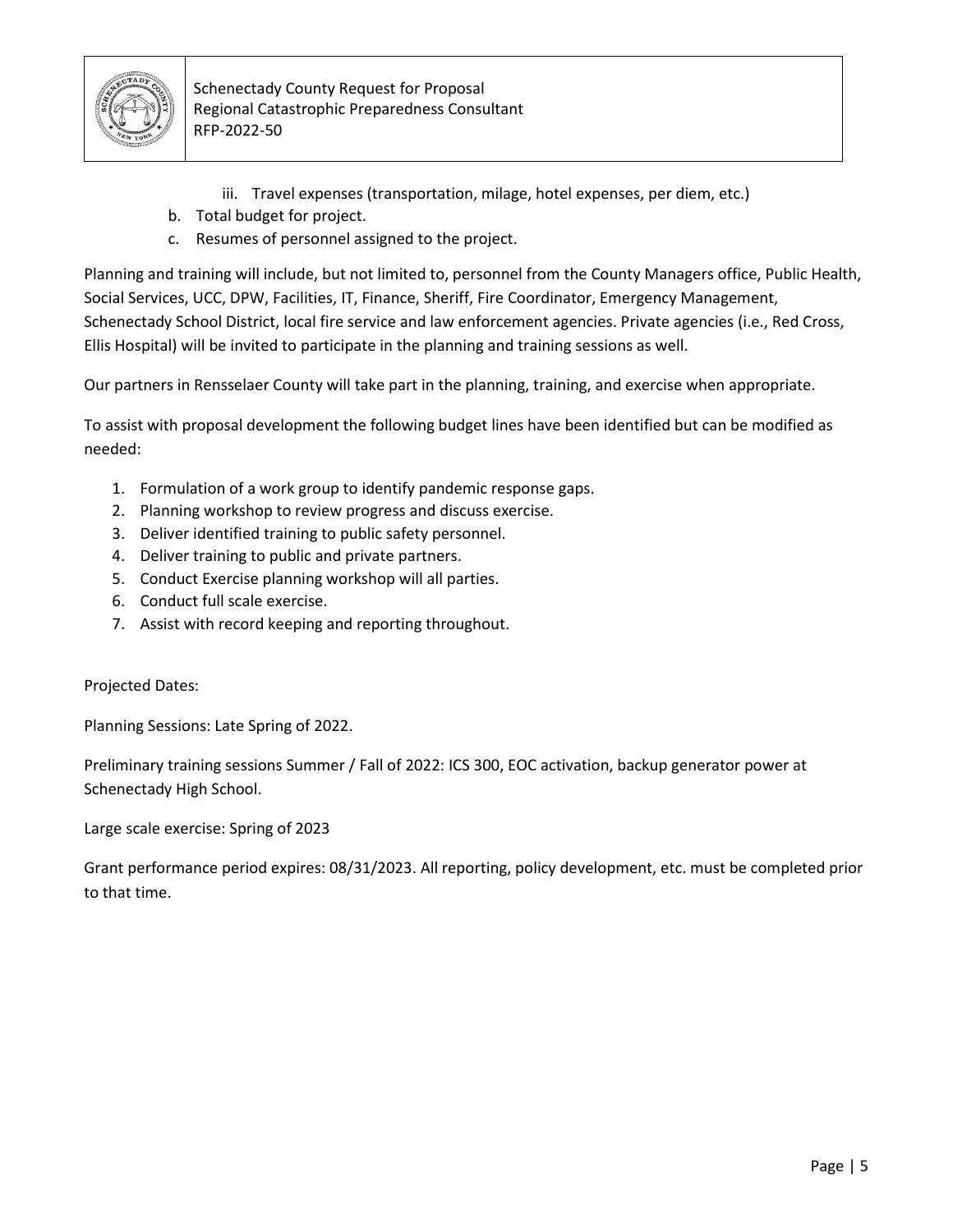

#### **II. Content of Proposal**

Proposals should include the following major parts:

1. The contractor's experience, references, licensing, patents, and qualifications, include resumes and comparable projects.

- 2. The contractor's deliverables and system capabilities.
- 3. The contractor's methodology and operation & implementation plan.
- 4. The contractor's instructional materials required or provided.
- 5. Training- Location must be local and requirements and potential costs for such locations.

#### **Experience, References, and Qualifications:**

Proposals must include a brief summary of the consultant's experience and qualifications, and including a list of similar projects.

Proposals may also contain any other additional information that the proposer deems appropriate; however, voluminous or overly elaborate proposals are discouraged.

#### **Methodology and Operational Plan:**

Proposals must include the contractor's methodology to deliver the desired services the County is seeking as specified above.

#### **Customer Service Plan:**

Proposal must include a detailed plan and policy for customer service, and how the contractor will respond to service complaints in a timely matter.

#### **Proposal Evaluation:**

Responses to this RFP will be evaluated according to criteria that below

- Understanding of the Project
- Qualifications/Experience/References on Similar Projects
- Capacity and Availability to start Project
- Cost
- Customer Service and Support

During the evaluation of Proposals, the County may require clarification of information or may invite Proposers to provide an oral presentation to amplify and or validate Proposal contents.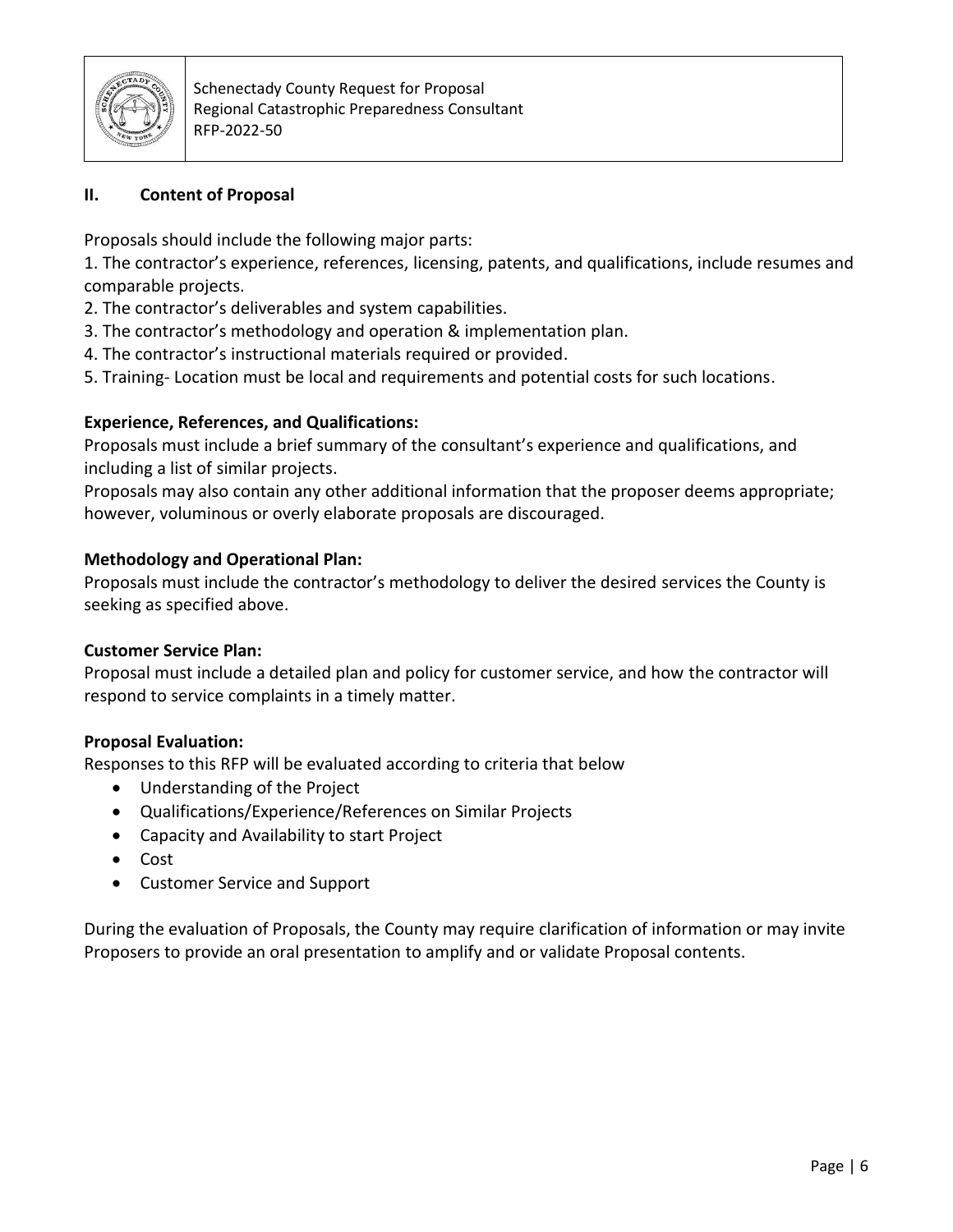

#### GENERAL INFORMATION:

- 1. The Proposal submitted by the individual Proposer(s) is the document upon which Schenectady County will make its initial judgment regarding the Proposer's qualifications, understanding of the County's scope and objectives, methodology, and ability to complete services under the contract.
- 2. Those submitting Proposals do so entirely at their expense. There is no express or implied obligation by Schenectady County to reimburse any firm or individual for any costs incurred in preparing or submitting Proposals, preparing or submitting additional information requested by the County, or for participating in any selection interviews.
- 3. Submission of any Proposal indicates acceptance of the conditions contained in the RFP, unless clearly and specifically noted otherwise in the Proposal.
- 4. Schenectady County reserves the right to reject any and all Proposals, in whole or in part, submitted in response to its RFP.
- 5. Schenectady County reserves the right to waive any and all informalities and to disregard all non-conforming, non-responsive or conditional Proposals.
- 6. Schenectady County may, at any time by written notification to all Proposers, change any portion of the RFP described and detailed herein.
- 7. Proposals will be examined and evaluated by Schenectady County Office of Emergency Management.
- 8. During the evaluation of Proposals, the County may require clarification of information or may invite Proposers to an oral presentation to amplify and or validate Proposal contents.
- 9. In addition, Schenectady County may make such investigations it deems necessary to determine the ability of the Proposer to perform the work. The Proposer shall furnish to the County, within five (5) days of a request, all such information and data for this purpose as may be requested. The County reserves the right to reject any Proposal if the information submitted by, or investigation of, such Proposer fails to satisfy the County that such Proposer is properly qualified to carry out the obligations of the contract and to complete the work contemplated therein. Conditional Proposals will not be accepted.
- 10. Specification Clarification:
	- a. All inquiries with respect to this Request for Proposals must be directed to the contact person as listed.
	- b. All questions about the meaning or intent of the specifications must be submitted to the aforementioned designated person in writing. Replies will be issued by Addenda emailed to all parties recorded as having received the proposal documents. If you have not received official documents from Empire Purchasing Group (Bidnet) or the Schenectady County Purchasing Department, you are encouraged to request an official set and be added to the official plan holder list by submitting a request to [purchasing@schenectadycounty.com.](mailto:purchasing@schenectadycounty.com)
	- c. Questions received after the established deadline will not be answered.
	- d. The County will only be bound by responses given by formal written Addenda.
	- e. Other than the contact person identified in the proposal or their designee, prospective Proposers shall not approach County employees during the period of this RFP process about any matters related to their RFP or any proposals submitted hereto.
- 11. Modification and Withdrawal of Proposals
	- a. Proposals may be modified or withdrawn at any time prior to the opening of Proposals by an appropriate document duly executed (in the manner that a Proposal must be executed) and delivered to the place where Proposals are to be submitted.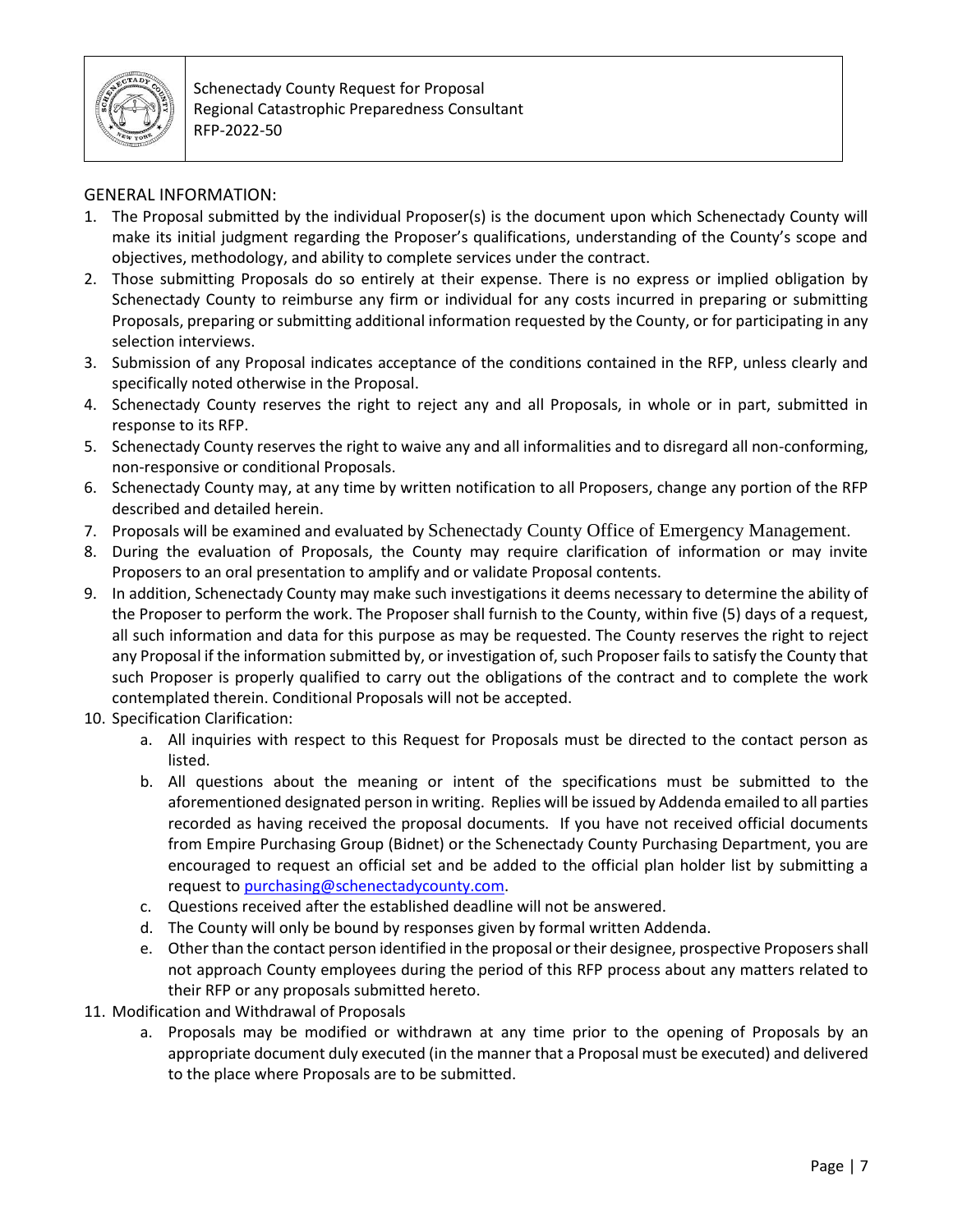

- b. If within twenty-four (24) hours after the Proposals are opened, any Proposer files a duly signed written notice with the County and promptly thereafter demonstrates to the reasonable satisfaction of the County that there was a material and substantial mistake in the preparation of its Proposal, that Proposer may withdraw its Proposal and the Proposal Security (if requested) will be returned. Thereafter, that Proposer will be disqualified from making a further or additional proposal on the work contemplated by this RFP.
- c. Each proposal shall state that it is an irrevocable offer for a period of ninety (90) days from the Proposal opening date. After expiration of the irrevocable offer period, if no contract award has been made, a Proposal may be withdrawn if the Proposer does so in writing directed to the County Purchasing Agent; otherwise, Proposals remain in effect consistent with the terms of this RFP.
- 12. Remedy for Breach:
	- a. In the event of a breach by CONTRACTOR, CONTRACTOR shall pay to the COUNTY all direct and consequential damages caused by such breach, including, but not limited to, all sums expended by the COUNTY to procure a substitute contractor to satisfactorily complete the contract work, together with the COUNTY's own costs incurred in procuring a substitute contractor.
- 13. Freedom of Information Law:
	- a. Confidential, trade secret or proprietary materials as defined by the laws of the State of New York must be clearly marked and identified as such upon submission. Proposers intending to seek an exemption from disclosure of these materials under the Freedom of Information Law (New York State Public Officers Law, Sections 84-90) must request the exemption in writing, at the time of the submission of the materials, setting forth the reason for the claimed exemption. In addition, the proposer must mark each page of its submission on which there appears any material claimed to be protected as confidential or proprietary with the following legend, in bold face, capital letters at the top of each page: "THE PROPOSER BELIEVES THAT THIS INFORMATION IS PROTECTED FORM DISCLOSURE UNDER THE NEW YORK STATE FREEDOM OF INFORMATION LAW". Acceptance of the claimed materials does not constitute a determination on the exemption request, which determination will be made in accordance with statutory procedures.
- 14. Anti-Discrimination Clause
	- a. Pursuant to Section 220-E of the NYS Labor Law, regarding provisions in contracts prohibiting discrimination on account of race, creed, color or national origin in employment of citizens upon public works, the Contractor agrees: (a) That in the hiring of employees for the performance of work under this contract or any subcontract hereunder, no contractor, subcontractor, nor any person acting on behalf of such contractor or subcontractor, shall by reason of race, creed, color, disability, sex or national origin discriminate against any citizen of the state of New York who is qualified and available to perform the work to which the employment relates; (b) That no contractor, subcontractor, nor any person on his behalf shall, in any manner, discriminate against or intimidate any employee hired for the performance of work under this contract on account of race, creed, color, disability, sex or national origin; (c) That there may be deducted from the amount payable to the contractor by the state or municipality under this contract a penalty of fifty dollars for each person for each calendar day during which such person was discriminated against or intimidated in violation of the provisions of the contract; (d) That this contract may be cancelled or terminated by the state or municipality, and all moneys due or to become due hereunder may be forfeited, for a second or any subsequent violation of the terms or conditions of this section of the contract; and (e) The aforesaid provisions of this section covering every contract for or on behalf of the state or a municipality for the manufacture,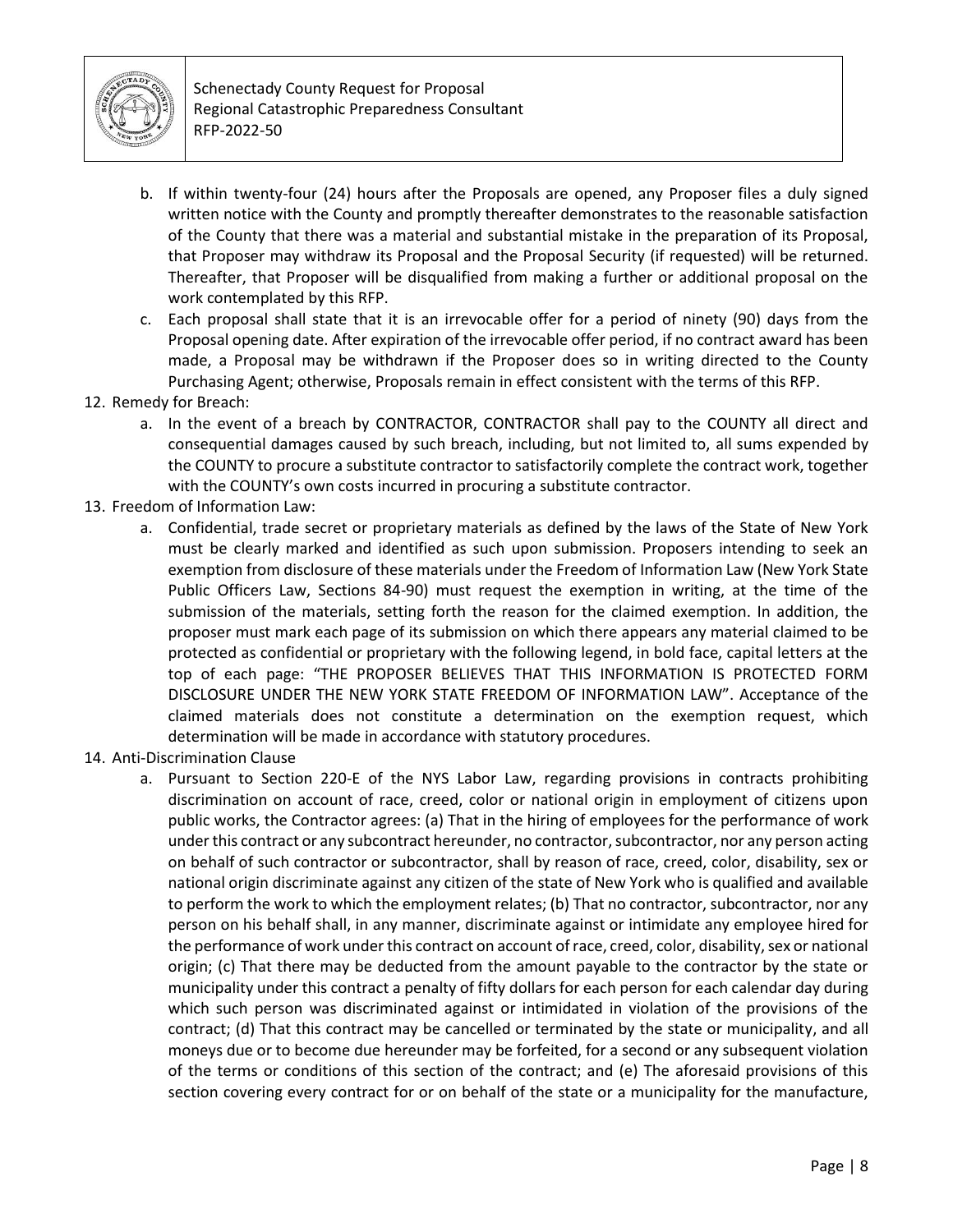

sale or distribution of materials, equipment or supplies shall be limited to operations performed within the territorial limits of the state of New York.

- 15. Extension of Contracts to All Political Subdivisions and Authorized Districts.
	- a. It is the intent of this Request For Proposals that all political subdivisions, and districts located in the State of New York, be entitled to make purchases of services from the resulting contract award.
	- b. No officer, board or agency of a county, town, village, or school district shall make any purchase through the County when bids have been received for such purchase by such officer, board or agency, unless such purchase may be made upon the same terms, conditions and specifications at a lower price through the County.
	- c. All purchases shall be subject to audit by the other political subdivisions for which the purchase was made.
	- d. All orders will be placed by the participating entities. Each participating entity shall be billed by and make payment directly to the successful Bidder.
	- e. Upon request, participating entities must furnish the Contractor with the proper tax exemption certificates or documentation of tax exempt status.
	- f. The sole responsibility in regard to performance of the contract, or any obligation, covenant, condition or term thereunder by the successful Proposer and the participating entities will be borne and is expressly assumed by the successful Proposer and the participating entities and not by Schenectady County. In the event of a failure or breach in performance of any such contract by a participating entity or the successful Proposer, Schenectady County, specifically and expressly disclaims any and all liability for such defective performance or breach, or failure of either party to perform in accordance with its obligations, covenants and the terms and conditions of this Schenectady County centralized contract.
- 16. Indemnification
	- a. The successful bidder shall indemnify, save, and hold harmless the County of Schenectady, its officers, agents, servants, and employees from any and all liability for anything and everything whatsoever arising from loss or damage due to any act or omission of the Contractor, its clients, agents, or employees. See attached Standard Provisions.
- 17. Discrepancy
	- a. In the event of any discrepancy, disagreement or ambiguity among the documents which comprise this RFP and/or, the Agreement (between the County and the successful proposer) and its incorporated documents, the documents shall be given preference in the following order to interpret and to resolve such discrepancy, disagreement or ambiguity: 1) the Agreement; 2) the RFP; 3) the Contractor's proposal.
- 18. Non-Appropriations Clause
	- a. Notwithstanding anything contained herein to the contrary, no default shall be deemed to occur in the event no funds or insufficient funds are appropriated and budgeted by or are otherwise unavailable to the County for payment under this Agreement. The County will immediately notify the Contractor of such occurrence and this Agreement shall terminate on the last day of the fiscal period for which appropriations were received without penalty or expense to the County of any kind whatsoever, except as to those portions herein agreed upon for which funds shall have been appropriated and budgeted.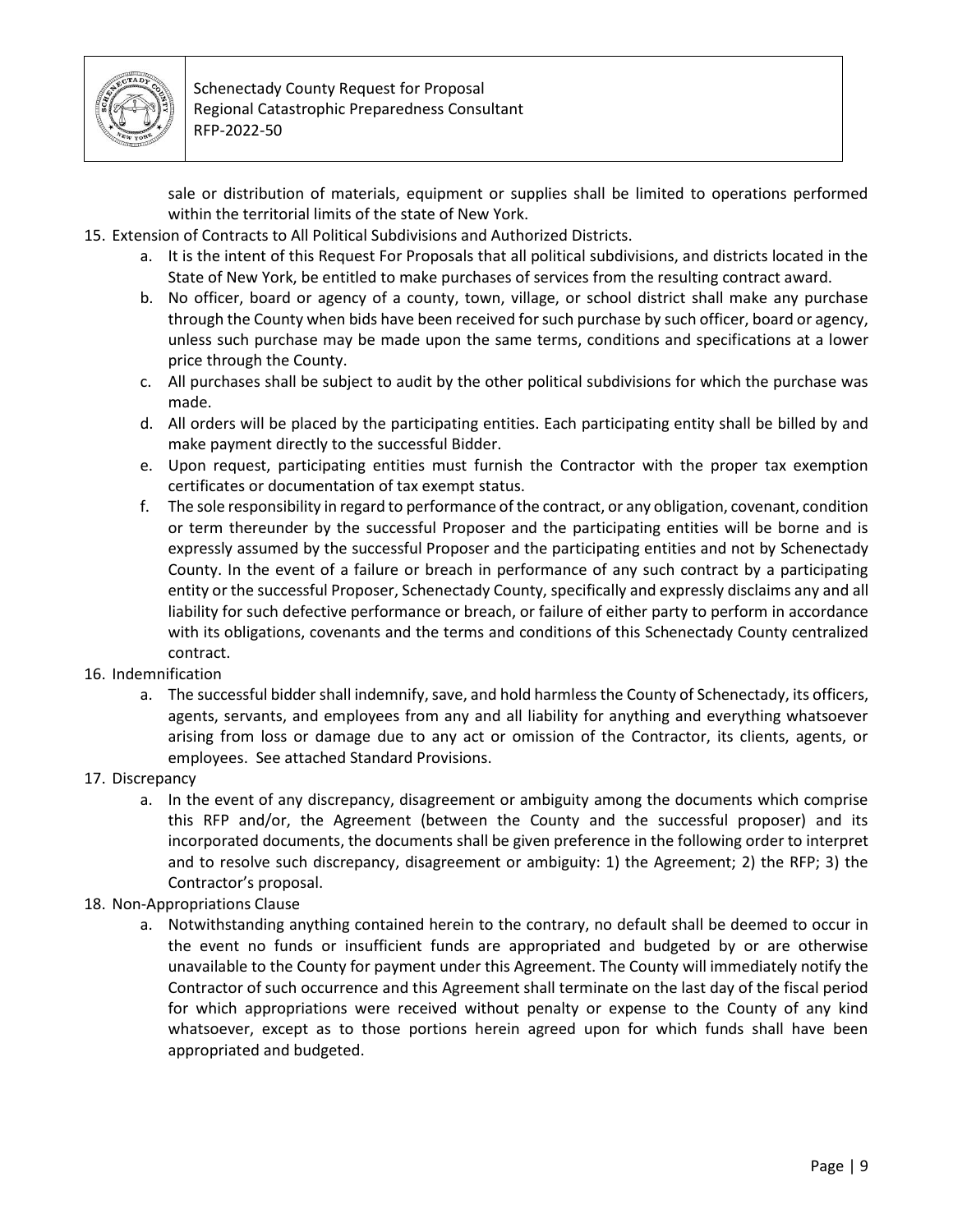

#### 19. Non-Collusive Bidding Certificate

- a. All bidders bidding under the provisions of the specifications are subject to the provisions of Section 103 of the General Municipal Law of the State of New York. A signed Non-Collusive Bidding Certificate is required to be submitted with each bid on the form provided by the County.
- 20. Iranian Energy Sector Divestment
	- a. Contractor/Proposer hereby represents that said Contractor/Proposer is in compliance with New York State General Municipal Law Section 103-g entitled "Iranian Energy Sector Divestment", in that said Contractor/Proposer has not:
		- i. Provided goods or services of \$20 Million or more in the energy sector of Iran including but not limited to the provision of oil or liquefied natural gas tankers or products used to construct or maintain pipelines used to transport oil or liquefied natural gas for the energy sector of Iran; or
		- ii. Acted as a financial institution and extended \$20 Million or more in credit to another person for forty-five days or more, if that person's intent was to use the credit to provide goods or services in the energy sector in Iran.
	- b. Any Contractor/Proposer who has undertaken any of the above and is identified on a list created pursuant to Section 165-a (3)(b) of the New York State Finance Law as a person engaging in investment activities in Iran, shall not be deemed a responsible bidder pursuant to Section 103 of the New York State General Municipal Law.
	- c. Except as otherwise specifically provided herein, every Contractor/Proposer submitting a bid/proposal in response to this Request for Bids/Request for Proposals must certify and affirm the following under penalties of perjury:
		- i. "By submission of this bid, each bidder and each person signing on behalf of any bidder certifies, and in the case of a joint bid, each party thereto certifies as to its own organization, under penalty of perjury, that to the best of its knowledge and belief, that each bidder is not on the list created pursuant to NYS Finance Law Section 165-a (3)(b).

Schenectady County will accept this statement electronically in accordance with the provisions of Section 103 of the General Municipal Law.

- d. Except as otherwise specifically provided herein, any Bid/Proposal that is submitted without having complied with subdivision (a) above, shall not be considered for award. In any case where the Bidder/Proposer cannot make the certification as set forth in subdivision (a) above, the Bidder/Proposer shall so state and shall furnish with the bid a signed statement setting forth in detail the reasons therefor. The County reserves its rights, in accordance with General Municipal Law Section 103-g to award the Bid/Proposal to any Bidder/Proposer who cannot make the certification, on a case-by-case basis under the following circumstances:
	- i. The investment activities in Iran were made before April 12, 2012, the investment activities in Iran have not been expanded or renewed after April 12, 2012, and the Bidder/Proposer has adopted, publicized and is implementing a formal plan to cease the investment activities in Iran and to refrain from engaging in any new investments in Iran; or
	- ii. The County of Schenectady has made a determination that the goods or services are necessary for the County to perform its functions and that, absent such an exemption, the County of Schenectady would be unable to obtain the goods or services for which the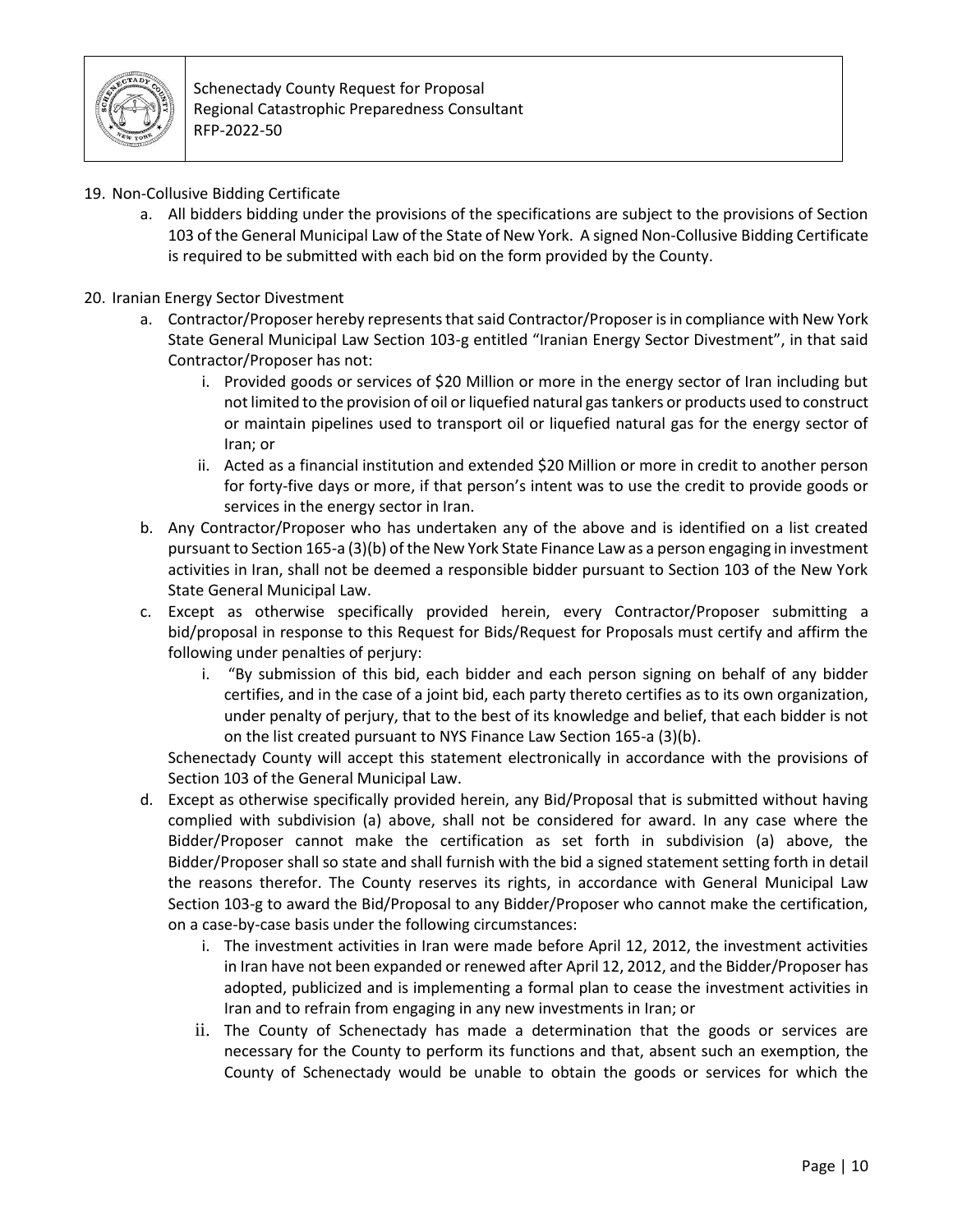

Bid/Proposal is offered. Such determination shall be made by the County in writing and shall be a public document.

#### 21. Title VI

- a. The County of Schenectady, in accordance with the provisions of Title VI of the Civil Rights Act of 1964 (78 Stat. 252, 42 U.S.C. §§ 2000d to 2000d-4) and the Regulations, i.e.
	- i. Civil Rights Restoration Act of 1987
	- ii. Federal Transit Laws, Title 49, United States Code, Chapter 53
	- iii. 49 CFR. § 1.51
	- iv. 49 CFR Part 21
	- v. 28 CFR § 42.401 et seq.
	- vi. 28 CFR. § 50.3
	- vii. 70 FR 74087, December 14, 2005

hereby notifies all bidders that it will affirmatively insure that in any contract entered into pursuant to this advertisement, disadvantaged business enterprises will be afforded full opportunity to submit bids in response to this invitation and will not be discriminated against on the grounds of race, color, or national origin in consideration for an award.

b. A copy of Schenectady County's full Title VI Program and Assurances Statement is available for download on our website at [http://www.schenectadycounty.com/AffirmativeAction.](http://www.schenectadycounty.com/AffirmativeAction)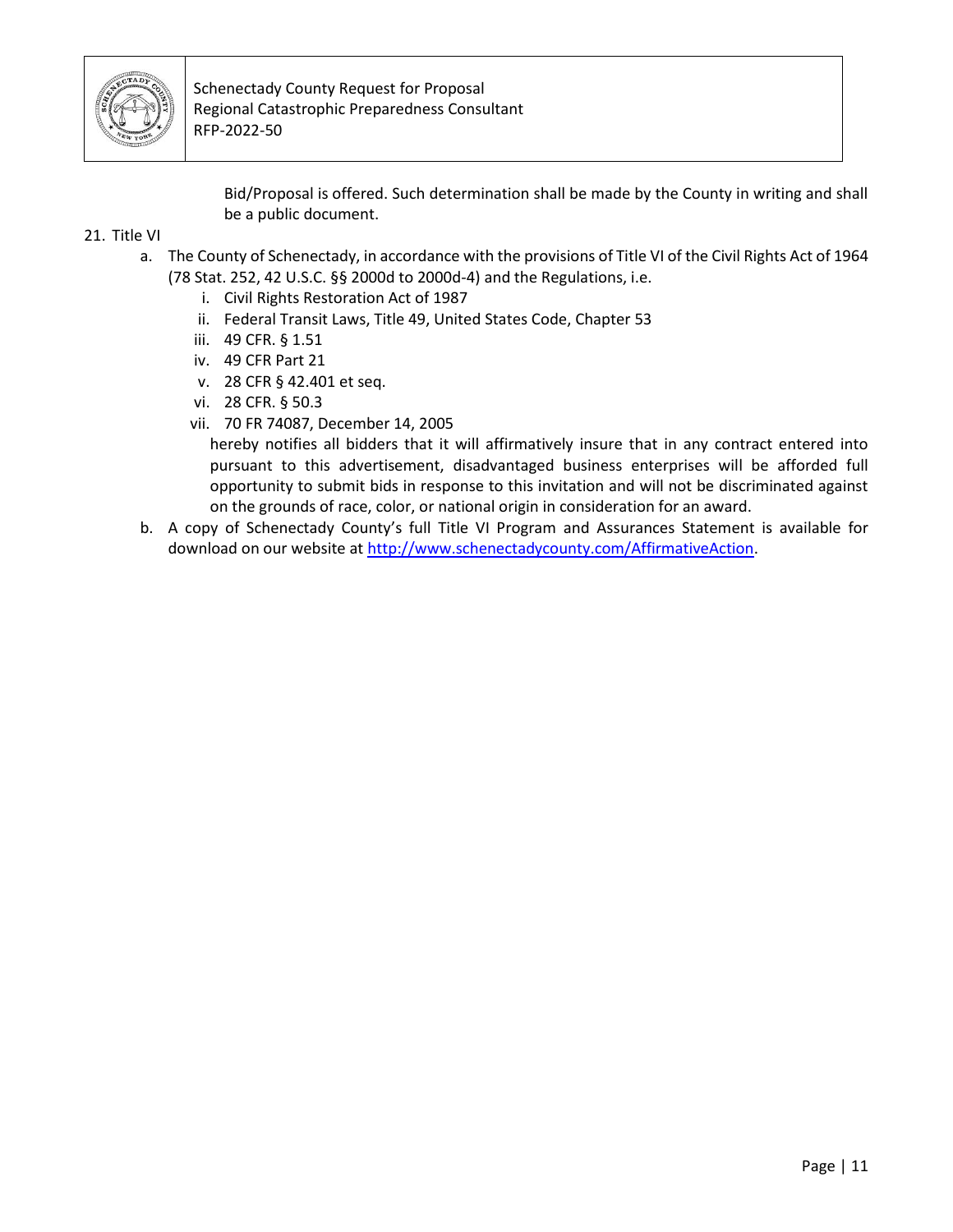

#### STANDARD PROVISIONS

The parties to the attached contract further agree to be bound by the following, which is hereby made a part of said contract. In the event of any conflict between the provisions of the attached contract and these standard provisions, unless otherwise provided, these standard provisions shall prevail.

I. This contract shall be deemed executory only to the extent of monies appropriated and available for the purpose of the contract, and no liability on account thereof shall be incurred by the County beyond the amount of such monies.

II. The Contractor specifically agrees to adhere to the provisions of the New York State Labor Law Article 8, entitled Public Work and all of the provisions contained therein, including Labor Law Section 220-d entitled "Minimum rate of wage and supplement" and Article 9 entitled Prevailing Wage for Building Service Employees.

III. The Contractor specifically agrees, as required by the provisions of the Labor Law, Section 220-e, as amended, that:

- (a) In hiring of employees for the performance of work under this contract or any subcontract hereunder for the manufacture, sale or distribution of materials, equipment or supplies hereunder, no contractor, subcontractor nor any person acting on behalf of such contractor or subcontractor shall by reason of race, creed, color, sex or national origin, discriminate against any citizen of the State of New York who is qualified and available to perform the work to which the employment relates.
- (b) No contractor, subcontractor, nor any person on his behalf shall in any manner discriminate against or intimidate any employee hired for the performance of work under this contract on account of race, creed, color, sex or national origin.
- (c) There may be deducted from the amount payable to the contractor by the county under this contract a penalty of five dollars for each person for each calendar day during which such person was discriminated against or intimidated in violation of the terms or conditions of this section of the contract, and
- (d) This contract may be cancelled or terminated by the county or municipality and all monies due or to become due hereunder may be forfeited for a second or any subsequent violation of the terms or conditions of this section of the contract, and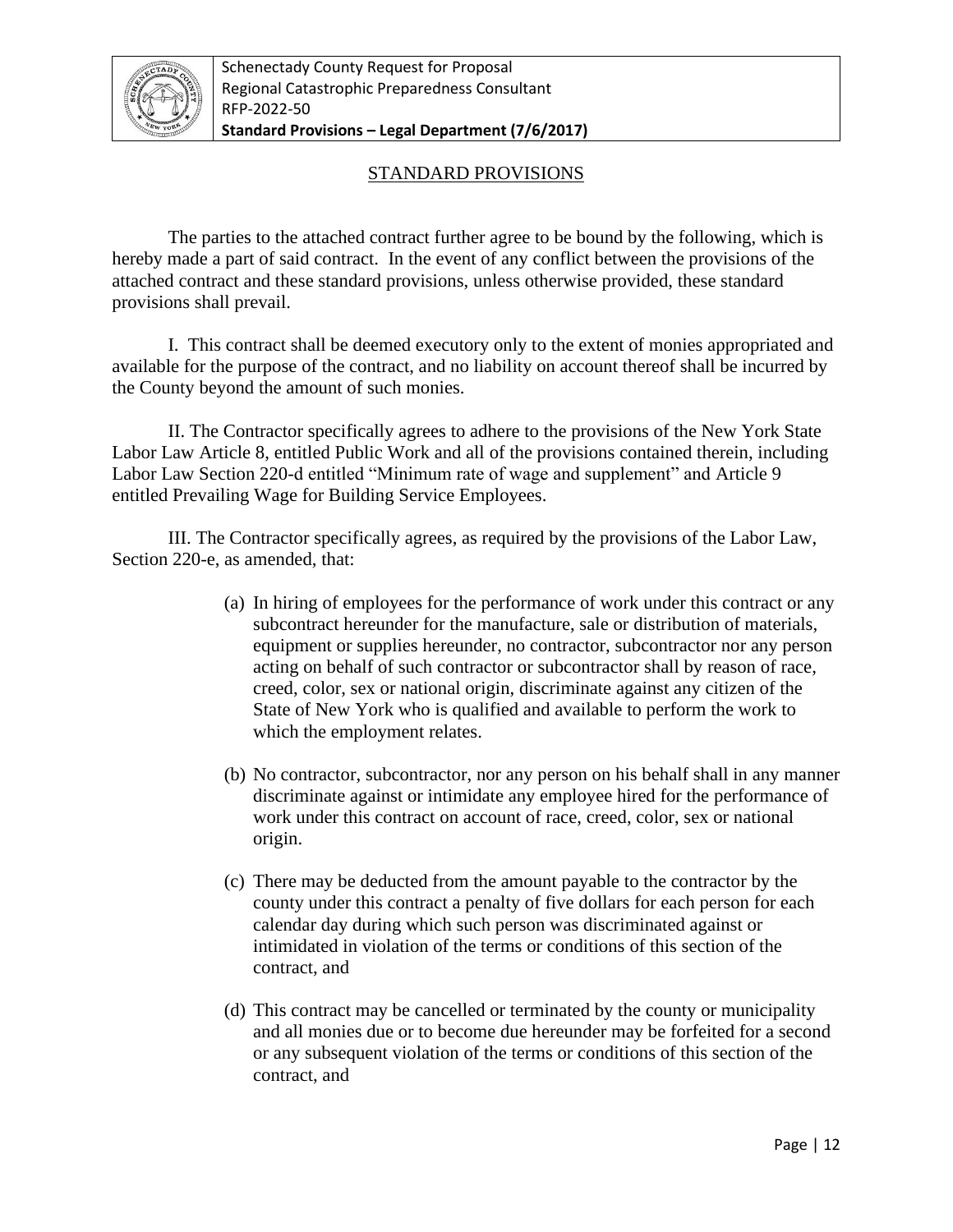

(e) The aforesaid provisions of this section covering every contract for or on behalf of the county or a municipality for the manufacture, sale or distribution of materials, equipment or supplies shall be limited to operations performed within the territorial limits of the State of New York.

IV. The Contractor will comply with the provisions of Section 291-299 of the Executive Law and the Civil Rights Law and the Governor's Code of Fair Practice, and any amendments and rules and regulations pursuant thereto, will furnish all information and reports deemed necessary by the State Division of Human Rights under the law, and will permit access to its books, records and accounts by the State Division of Human Rights, the Attorney General and the Industrial Commissioner for the purpose of investigation to ascertain compliance with the non-discrimination clauses, the Executive Law and Civil Rights Law.

V. The Contractor acknowledges that the terms of the contract include the Schenectady Fraud, Waste and Abuse Prevention Policy which is incorporated herein by reference and which is available to Contractor on the internet at [www.schenectadycounty.com.](http://www.schenectadycounty.com/)

VI. The Contractor, if a medical provider under this contract:

- (a) represents and warrants that it is in compliance with all requirements applicable to Medicaid providers, including, but not limited to, the maintenance of a certified Medicaid compliance program for fraud, waste and abuse and further that none of its employees and contractors are an excluded individual or entity as such term is defined under federal or state law;
- (b) agrees that it shall submit no bill for payment for which payment would violate sections [1128,](http://www.ssa.gov/OP_Home/ssact/title11/1128.htm) 1128A and [1156](http://www.ssa.gov/OP_Home/ssact/title11/1156.htm) of the [Social Security Act](http://www.ssa.gov/OP_Home/ssact/) and 42 CFR1001.1901;
- (c) agrees to continue to screen any and all of its employees and contractors to determine if any such person company or entity is an excluded individual or entity;
- (d) agrees to provide a list of all employees or contractors with sufficient identifying characteristics to allow the County to perform an independent screening of such persons or entities to determine if they are an excluded individual or entity;
- (e) agrees that in the event that any payment made by the County to the Contractor is determined to be in violation of the requirements of sections [1128,](http://www.ssa.gov/OP_Home/ssact/title11/1128.htm) 1128A and [1156](http://www.ssa.gov/OP_Home/ssact/title11/1156.htm) of the [Social Security Act](http://www.ssa.gov/OP_Home/ssact/) and 42 CFR1001.1901, the Contractor shall indemnify, save and hold harmless the County of Schenectady, its officers, agents, servants and employees from any and all liability for anything and everything whatsoever arising from loss or damage, penalty or recoupment due to any determination that Contractor, its clients, agents or employees is or was an excluded individual or entity.

VII. The relationship of the Contractor to the County shall be that of independent contractor. The Contractor, in accordance with its status as an independent contractor, covenants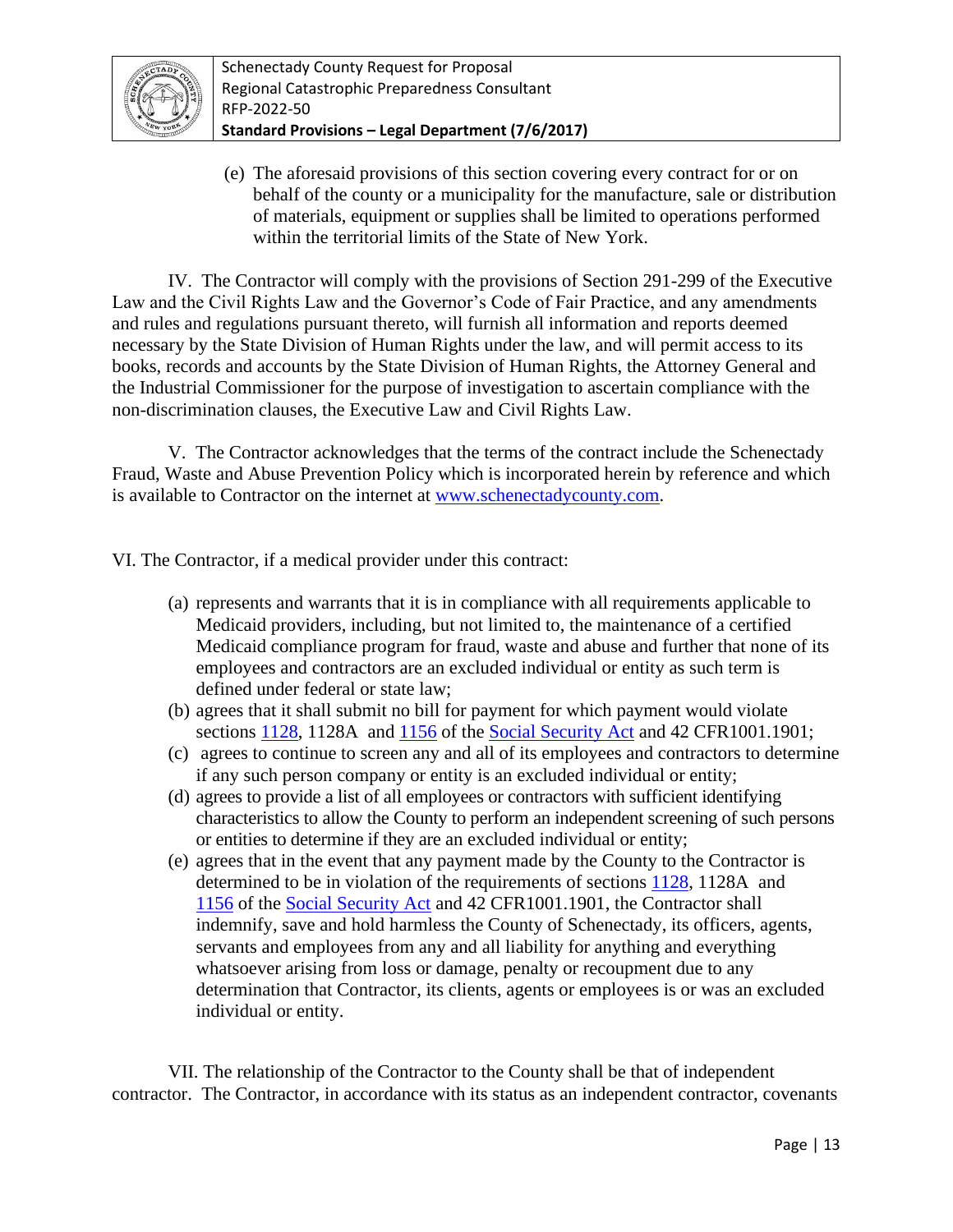

and agrees that it neither hold itself out as nor claim to be an officer or employee of the County by reason thereof, make any claim, demand or application to an officer or employee of the County including but not limited to Worker's Compensation coverage, Unemployment Insurance benefits, Social Security coverage or retirement membership or credits.

VIII. Should any claim or demand be made, or any action brought against the County in any way relating to this agreement or the performance thereof, the Contractor agrees to render diligently to the County without additional compensation, any and all cooperation which the County requires of the Contractor. Contractor shall be entitled to reimbursement for expenses incurred in such cooperation.

IX. The Contractor shall indemnify, save and hold harmless the County of Schenectady, its officers, agents, servants and employees from any and all liability for anything and everything whatsoever arising from loss or damage due to any act or omission of the Contractor, its clients, agents or employees.

X. It is expressly understood and agreed by the parties hereto that all claims for payment by the Contractor hereunder are expressly made subject to monies made available to the County therefore, by appropriation or otherwise and that the County shall incur no liability to the Contractor for any such payments beyond the monies so appropriated, or otherwise made available to it.

XI. If this contract is an installment purchase contract, it is not a general obligation of the County. Neither the full faith and credit nor the taxing power of the County are pledged to the payment of any amount due or to become due under such installment purchase contract. It is understood that neither this contract nor any representation by any public employee or officer creates any legal or moral obligation to appropriate or make monies available for the purpose of the contract.

XII. The Contractor will carry public liability and property damage insurance and, if this is a construction contract, owners and contractors protective insurance issued by a company authorized to do business in the State of New York, in amounts satisfactory to the County, which shall name the County as a primary non-contributory additional insured.

The Contractor shall also carry disability benefits and workers' compensation insurance. Certificates of workers' compensation insurance shall be delivered on one of the following forms:

- CE-200, Certificate of Attestation of Exemption from NYS Workers' Compensation and/or Disability Benefits coverage; or
- C-105.2 Certificate of Workers' Compensation Insurance; or
- SI-12 Certificate of Workers' Compensation Self-Insurance, GSI-105.2 Certificate of Participation in Workers' Compensation Group Self-Insurance.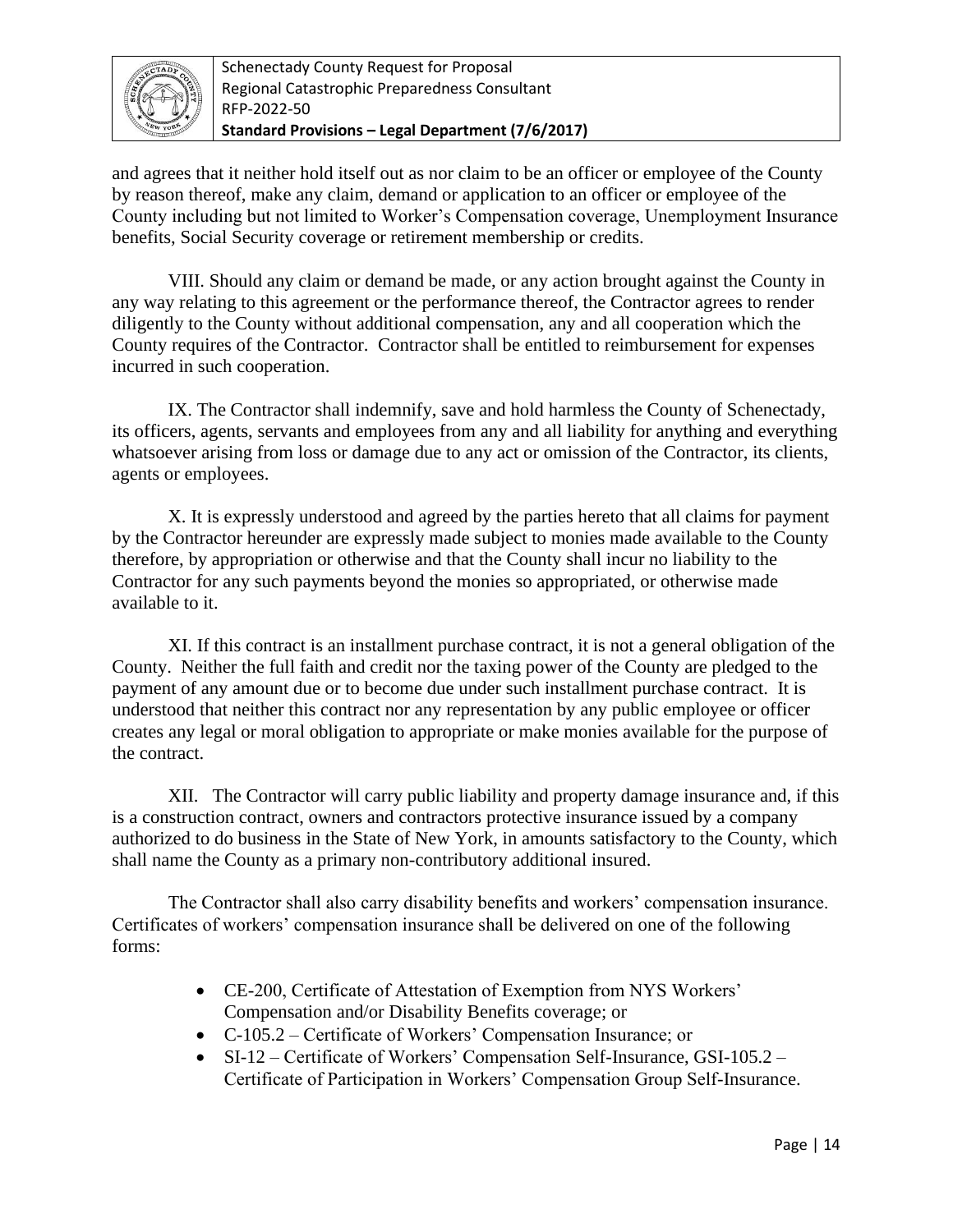

Schenectady County Request for Proposal Regional Catastrophic Preparedness Consultant RFP-2022-50 **Standard Provisions – Legal Department (7/6/2017)**

Certificates of disability benefits coverage shall be delivered on one of the following forms:

- CE-200, Certificate of Attestation of Exemption from NYS Workers' Compensation and/or Disability Benefits Coverage; or
- DB-120.1 Certificate of Disability Benefits; or
- DB-155 Certificate of Disability Benefits Self-Insurance.

Contractor shall attach to this Agreement certificates of insurance evidencing Contractor's compliance with these requirements.

XIII. Each and every provision of law and clause required by law to be inserted in this Contract shall be deemed to have been inserted herein. If any such provision is not inserted, through mistake or otherwise, then upon the application of either party, this Contract shall be physically amended forthwith to make such insertion.

XIV. The Contractor shall keep and maintain efficient, complete and separate books and records concerning any and all costs incurred in the performance of this agreement. Such books and records shall be kept available and maintained in a format for examination by qualified personnel of the County and/or the New York State Department of Audit and Control at all reasonable times and places during the period of execution of this agreement and for six (6) years from the date of final payment thereunder.

If part or all of the performance hereunder is to be conducted through subcontractors with other entities, then the Contractor agrees that it shall make the provisions of this article a formal part of all such subcontracts which shall specifically make reference to the records as noted hereinabove, and that all such records maintained by such subcontractors shall be made available and disclosed to qualified personnel of the County and/or the New York State Department of Audit and Control.

XV. It is understood that this instrument represents the entire agreement of the parties hereto; that all previous understandings are merged herein; and that no modifications hereof shall be valid unless written evidence thereof shall be executed by the party to be charged.

XVI. If any term or provision of this agreement or the application thereof to any person or circumstance shall to any extent be held invalid or unenforceable, the remainder of this agreement or the application of such term or provision to persons or circumstances other than those as to which it is held invalid or unenforceable, shall not be affected thereby and every other term and provision of this agreement shall be valid and be enforced to the fullest extent permitted by law.

XVII. Any contractor or subcontractor on a public works construction contract with the County of Schenectady, exceeding two-hundred thousand dollars (\$200,000.00), shall have an approved apprenticeship program as provided for in Article 23 of the New York State Labor Law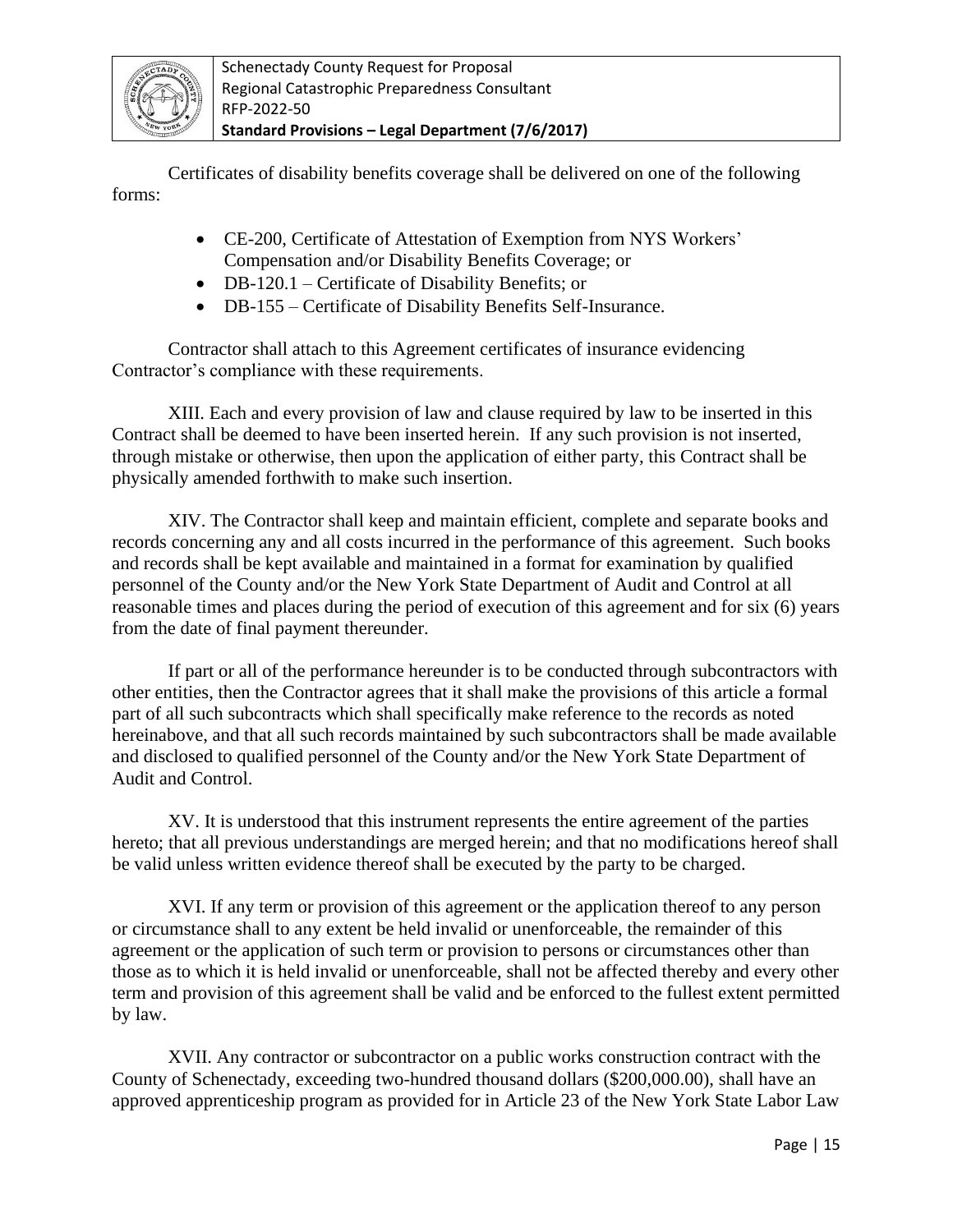

Schenectady County Request for Proposal Regional Catastrophic Preparedness Consultant RFP-2022-50 **Standard Provisions – Legal Department (7/6/2017)**

and shall so certify on the Apprenticeship Certification Form – Schenectady County Public Works Contract prior to execution of the contract by the County.

XVIII. Any contractor or subcontractor who receives "State Funds" or "State-Authorized-Payments" acknowledges that they must comply with all applicable provisions of Executive Order #38 promulgated by the Governor of the State of New York, including:

- 1. Individuals/entities that receive SF/SAP to provide Program Services must determine whether they are qualified as a Covered Provider for a Covered Reporting Period (CRP), by using the EO-38 Covered Provider Determination Worksheet located at:<https://www.eo38.ny.gov/xo/determinationForm>
- 2. If an individual/entity has determined that it is a Covered Provider (or is projected to qualify as a Covered Provider), it must determine whether it is in compliance with the Administrative Expenses limitations set forth in the regulations. Unless a waiver is granted, the regulations set the limitations on Administrative Expenses that apply to Covered Providers, which can be found at: [http://executiveorder38.ny.gov/sites/default/files/EO\\_38\\_Provider\\_Guidance.pdf?](http://executiveorder38.ny.gov/sites/default/files/EO_38_Provider_Guidance.pdf?v=d101231231233913) [v=d101231231233913](http://executiveorder38.ny.gov/sites/default/files/EO_38_Provider_Guidance.pdf?v=d101231231233913)
- 3. If an individual/entity has determined that it is a Covered Provider (or is projected to qualify as a Covered Provider), it must then determine whether it is in compliance with the Executive Compensation limitations set forth in the regulations, which can be found at: If an individual/entity has determined that it is a Covered Provider (or is projected to qualify as a Covered Provider), it can then determine whether it is in compliance with the Executive Compensation limitations set forth in the regulations.
- 4. If an individual/entity has determined that it is a Covered Provider, it must submit an EO #38 Disclosure Form no later than 180 days after the close of their Covered Reporting Period. If a Covered Provider exceeds (or projects that it will exceed) the Administrative Expenses or Executive Compensation limitations, it may submit a timely waiver application no later than submission date of its EO #38 Disclosure Form.
- 5. If a Covered Provider is found to be out of compliance with the requirements in the regulations, either through the review of an EO #38 Disclosure Form or through failure to submit an EO #38 Disclosure Form, it must comply with all requests and further proceedings with the relevant state agency to comply with EO #38.

#### XIV. **Title VI Policy Statement:**

It is the policy of the County of Schenectady to prevent and eliminate discrimination in all of its operations and services as well as all aspects of employment. All Department,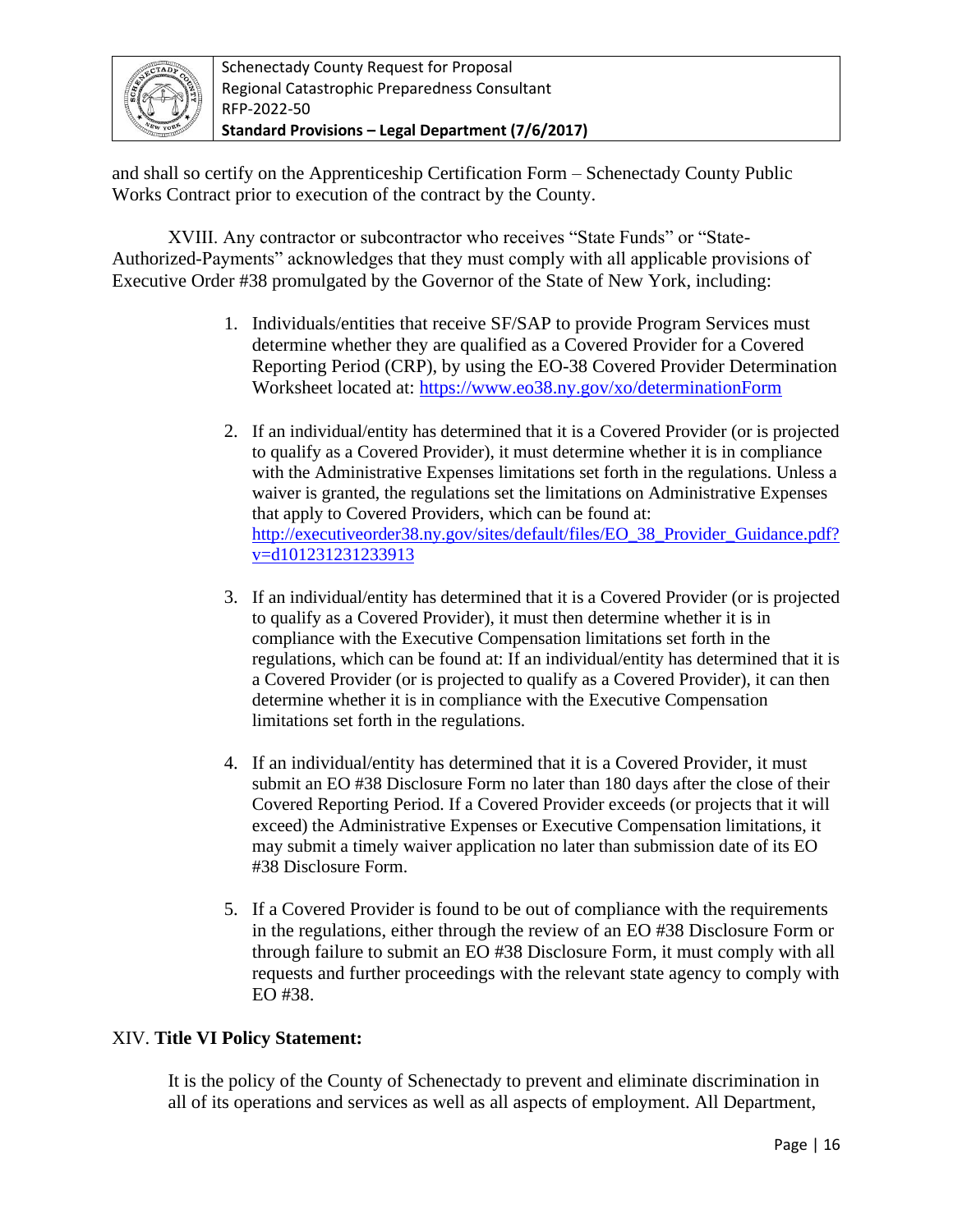

Schenectady County Request for Proposal Regional Catastrophic Preparedness Consultant RFP-2022-50 **Standard Provisions – Legal Department (7/6/2017)**

Divisions, Offices, and Bureaus will plan, develop, and implement their programs and activities so that no person is subjected to unlawful discrimination based on race, color, gender, age, national origin, religion, disability, sexual orientation, marital status, or Vietnam era veteran status.

*Schenectady County assures that no person shall on the grounds of race, color, national origin as provided by Title VI of the Civil Rights Act of 1964 and the Civil Rights Restoration Act of 1987 (P.L. 100.259) be excluded from participation in, be denied the benefits of, or be otherwise subjected to discrimination under any program or activity. Schenectady County further assures every effort will be made to ensure nondiscrimination in all of its programs and activities, whether those programs and activities are federally funded or not. In the event that Schenectady County distributes federal aid funds to another government entity, it will include Title VI language in all written agreements and will monitor for compliance.*

# **Title VI Authority:**

Title VI of the Civil Rights Act of 1964 is the Federal Law that protects individuals from discrimination on the basis of their race, color or national origin in programs that receive Federal financial assistance.

The Civil Rights Restoration Act of 1987 clarified the broad, institution-wide application of Title VI.

- 1. Title VI of the Civil Rights Act of 1964, 42 U.S.C. § 2000d et seq.
- 2. Federal Transit Laws, Title 49, United States Code, Chapter 53
- 3. 49 CFR § 1.51
- 4. 49 CFR part 21
- 5. 28 CFR § 42.401 et seq.
- 6. 28 CFR § 50.3
- 7. 70 FR 74087, December 14, 2005

# **Title VI Program and Assurances:**

A copy of Schenectady County's full Title VI Program and Assurances Statement is available for download on our website at, [http://www.schenectadycounty.com/AffirmativeAction.](http://www.schenectadycounty.com/AffirmativeAction)

# **Title VI Exhibit 1:**

During the performance of this contract, the contractor, for itself, its assignees, and successors in interest (hereinafter referred to as the "contractor") agrees as follows:

1. **Compliance with Regulations:** The contractor (hereinafter includes consultants) will comply with the Acts and the Regulations relative to Non-discrimination in Federallyassisted programs of the U.S. Department of Transportation, Office of the Secretary for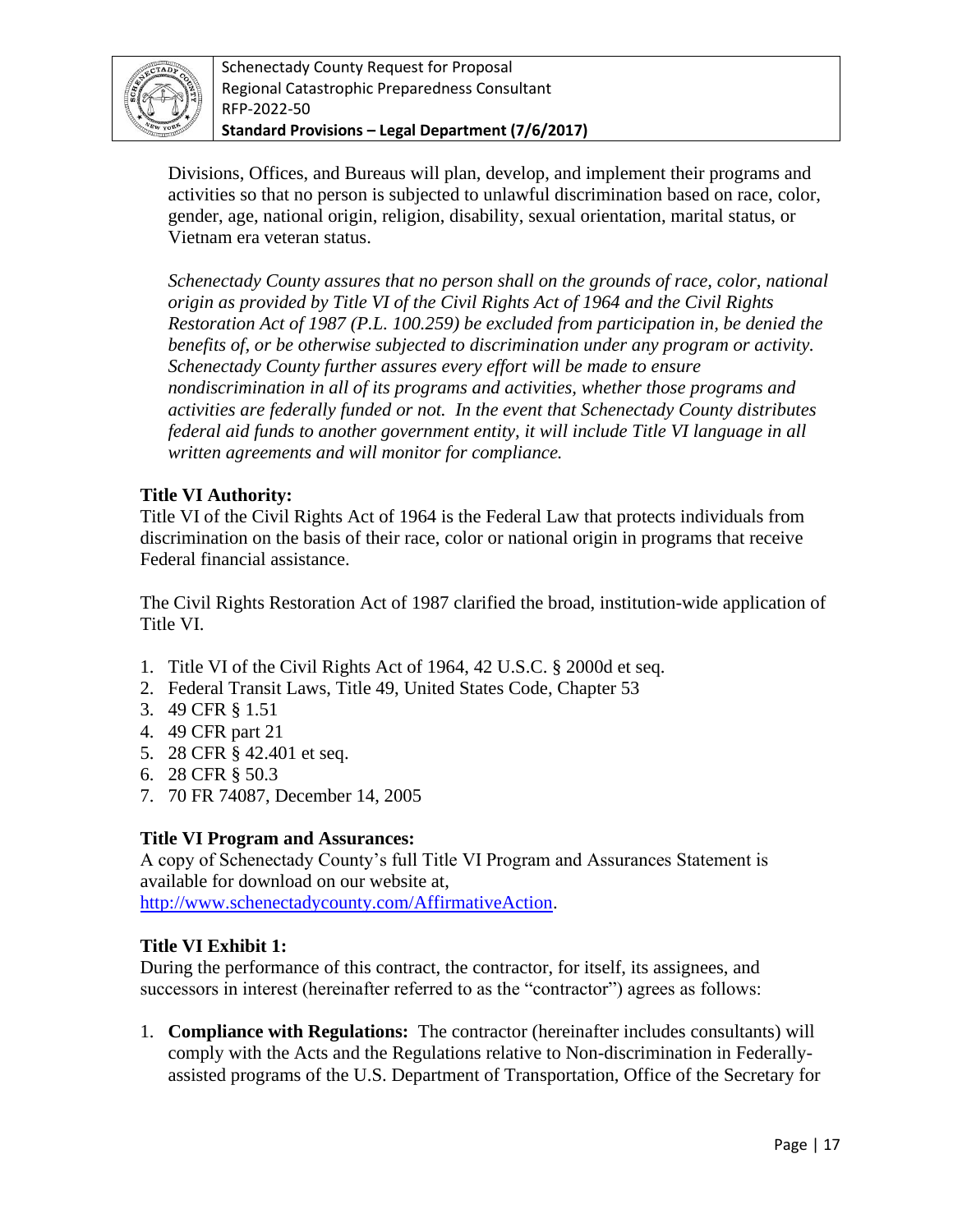

Research and Technology (OST-R), as they may be amended from time to time, which are herein incorporated by reference and made a part of this contract.

- 2. **Non-discrimination:** The contractor, with regard to the work performed by it during the contract, will not discriminate on the grounds of race, color, national origin, sex, age, or disability in the selection and retention of subcontractors, including procurements of materials and leases of equipment. The contractor will not participate directly or indirectly in the discrimination prohibited by the Acts and the Regulations, including employment practices when the contract covers any activity, project, or program set forth in Appendix B of 49 CFR Part 21.
- 3. **Solicitations for Subcontracts, Including Procurements of Materials and Equipment:** In all solicitations, either by competitive bidding, or negotiation made by the contractor for work to be performed under a subcontract, including procurements of materials, or leases of equipment, each potential subcontractor or supplier will be notified by the contractor of the contractor's obligations under this contract and the Acts and the Regulations relative to Non-discrimination on the grounds of race, color, or national origin.
- 4. **Information and Reports:** The contractor will provide all information and reports required by the Acts, the Regulations, and directives issued pursuant thereto and will permit access to its books, records, accounts, other sources of information and its facilities as may be determined by the Recipient or the OST-R to be pertinent to ascertain compliance with such Acts, Regulations, and instructions. Where any information required of a contractor is in the exclusive possession of another who fails or refuses to furnish the information, the contractor will so certify to the Recipient or the OST-R, as appropriate, and will set forth what efforts it has made to obtain the information.
- 5. **Sanctions for Noncompliance:** In the event of a contractor's noncompliance with the Non-discrimination provisions of this contract, the Recipient will impose such contract sanctions as it or the OST-R may determine to be appropriate, including, but not limited to:
	- a. Withholding payments to the contractor under the contract until the contractor complies; and/or
	- b. Cancelling, terminating, or suspending a contract, in whole or in part.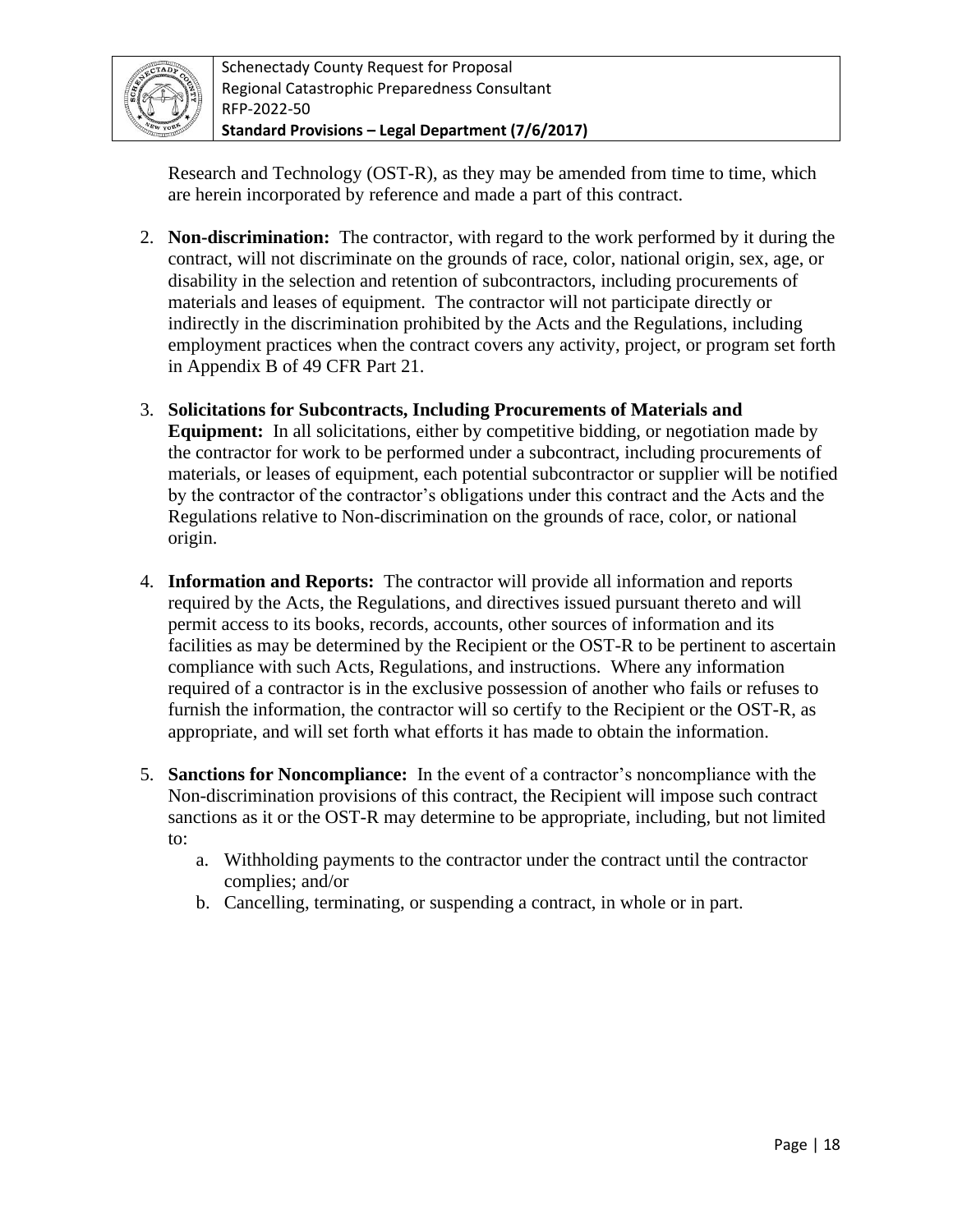

The following documents are attached to and made a part of this bid:

- a) Non-Collusion Bid Certification
- b) Iranian Divestment Form
- c) Disclosure of Prior Non-Responsibility Determinations
- d) Certification for the Prevention of Sexual Harassment
- e) W-9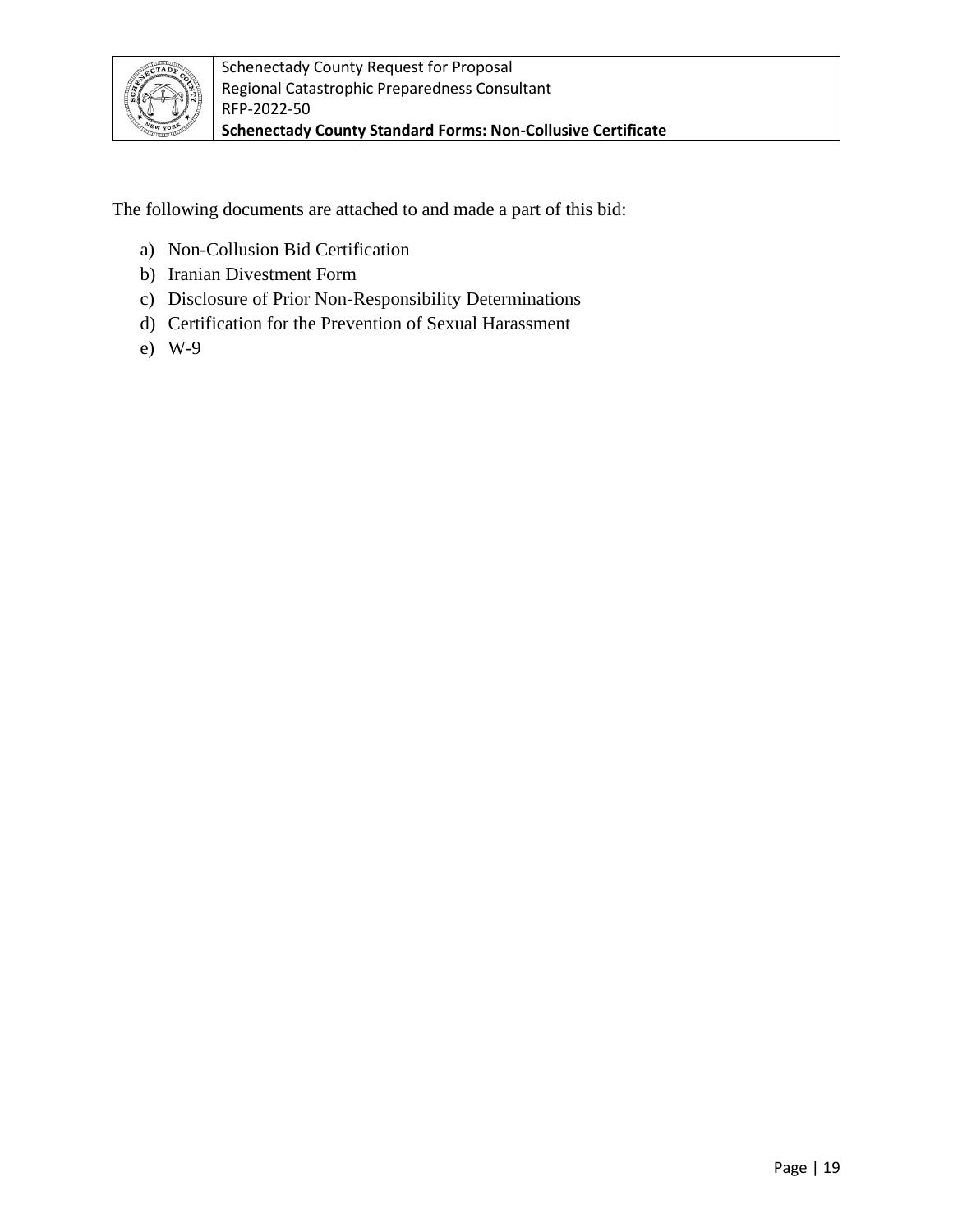

# **Non-Collusive Bidding Certificate pursuant to Section 103-D of the NEW YORK STATE GENERAL MUNICIPAL LAW**

- 1.) By submission of this bid, each bidder and each person signing on behalf of any bidder certifies, and in the case of a joint bid, each party thereto certifies as to its own organization, under penalty of perjury, that to the best of his knowledge and belief:
	- a.) The prices in this bid have been arrived at independently without collusion, consultation, communication, or agreement, for the purpose of restricting competition, as to any matter relating to such prices with any other bidder or with any competitor;
	- b.) Unless otherwise required by law, the prices which have been quoted in this bid have not been knowingly disclosed by the bidder prior to opening, directly or indirectly, to any other bidder or to any competitor; and
	- c.) No attempt has been made or will be made by the bidder to induce any other person, partnership or corporation to submit or not to submit a bid for the purpose of restricting competition.
- 2.) A bid shall not be considered for award nor shall any award be made where (a), (b), and (c) above have not been complied with; provided, however, that in any case the bidder cannot make the foregoing certification, the bidder shall so state and shall furnish with the bid a signed statement which sets forth in detail the reasons thereof. Where (a), (b), and (c) above have not been complied with, the bid shall not be considered for any award nor shall any award be made unless the head of the Purchasing Department, or his designee, to the political subdivision, public department, agency, or official thereof to which the bid is made determines that such disclosure was not made for the purpose of restricting competition.
- 3.) The fact that a bidder has published price lists, rates, or tariffs covering items being procured, has informed prospective customer of proposed or pending publication of new or revised price lists for such items, or has sold the same items to other customers at the same prices being bid, does not constitute, without more, a disclosure within the meaning of paragraph 1 above.
- 4.) Any bid hereafter made to any political subdivision of the state or any public department, agency, or official thereof by a corporate bidder for work or services performed or to be performed or goods sold or to be sold, where competitive bidding is required by statute, rule, regulation, local law, and where such bid contains the certification referred to in paragraph 1 of this section, shall be deemed to have been authorized by the Board of Directors of the bidder, and such authorization shall be deemed to include the submission of the bid and the inclusion therein of the certificate as to non-collusion as the act and deed of the corporation.

\_\_\_\_\_\_\_\_\_\_\_\_\_\_\_\_\_\_\_\_\_\_\_\_\_\_\_\_\_\_ Signature \_\_\_\_\_\_\_\_\_\_\_\_\_\_\_\_\_\_\_\_\_\_\_\_\_\_\_\_\_\_ Title \_\_\_\_\_\_\_\_\_\_\_\_\_\_\_\_\_\_\_\_\_\_\_\_\_\_\_\_\_\_ Company Name \_\_\_\_\_\_\_\_\_\_\_\_\_\_\_\_\_\_\_\_\_\_\_\_\_\_\_\_\_\_ Date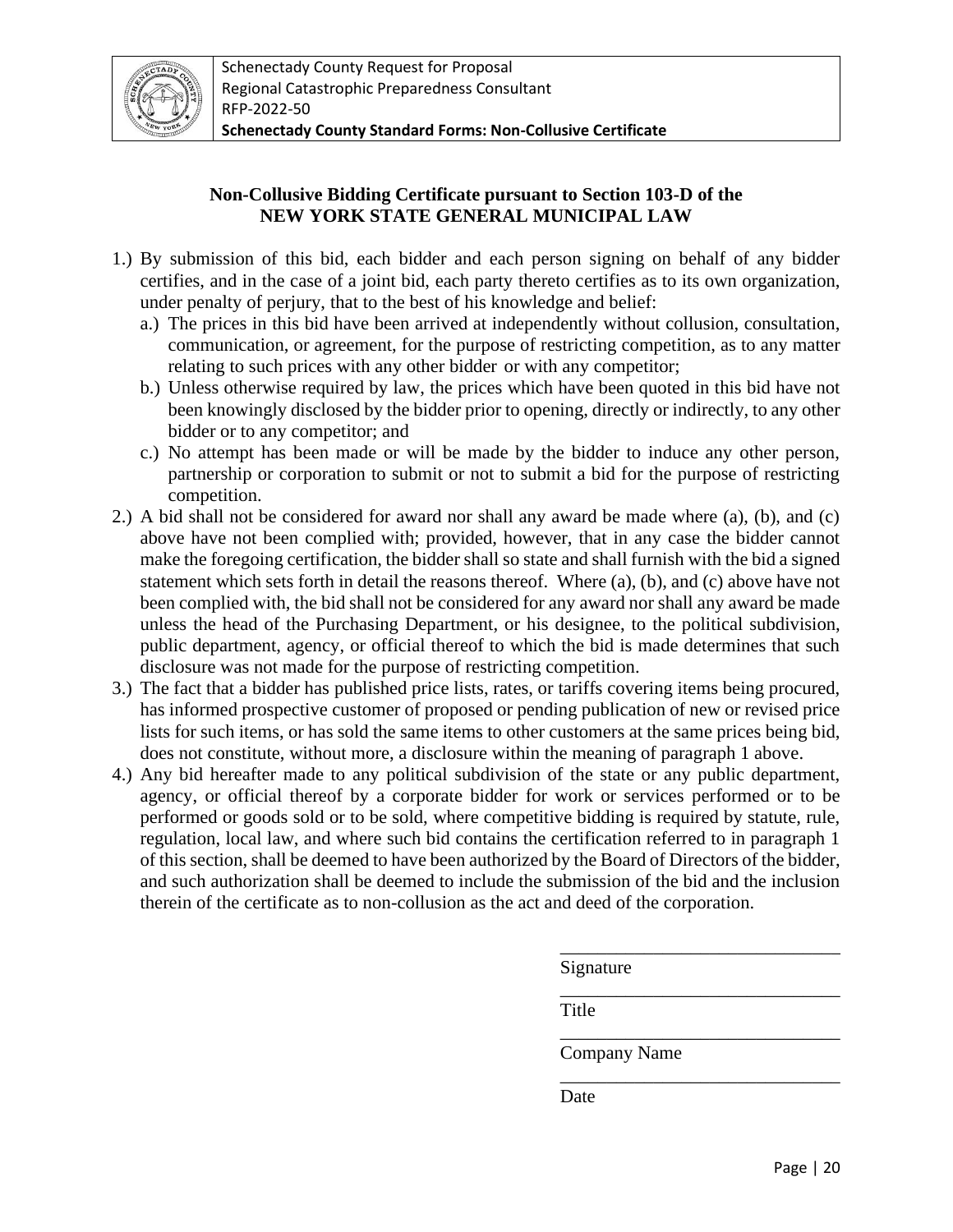

# **----** INSTRUCTIONS FOR COMPLETING THE DISCLOSURE OF PRIOR NON-RESPONSIBILITY DETERMINATIONS

# **Background**

New York State Finance Law §139-k(2) obligates a Governmental Entity to obtain specific information regarding prior non-responsibility determinations with respect to State Finance Law §139-j. In accordance with State Finance Law §139-k, an Offeror must be asked to disclose whether there has been a finding of non-responsibility made within the previous four (4) years by any Governmental Entity due to: (a) a violation of State Finance Law §139-j or (b) the intentional provision of false or incomplete information to a Governmental Entity. The terms "Offeror" and "Governmental Entity" are defined in State Finance Law § 139-k(1). State Finance Law §139-j sets forth detailed requirements about the restrictions on Contacts during the procurement process. A violation of State Finance Law §139-j includes, but is not limited to, an impermissible Contact during the restricted period (for example, contacting a person or entity other than the designated contact person, when such contact does not fall within one of the exemptions).

As part of its responsibility determination, State Finance Law §139-k(3) mandates consideration of whether an Offeror fails to timely disclose accurate or complete information regarding the above non-responsibility determination. In accordance with law, no Procurement Contract shall be awarded to any Offeror that fails to timely disclose accurate or complete information under this section, unless a finding is made that the award of the Procurement Contract to the Offeror is necessary to protect public property or public health safety, and that the Offeror is the only source capable of supplying the required Article of Procurement within the necessary timeframe. *See State Finance Law §§139-j (10)(b) and 139-k(3)*.

# **Instructions:**

Schenectady County includes this disclosure request regarding prior non-responsibility determinations in accordance with State Finance Law §139-k in its solicitation of Proposals or Bid documents or specifications or contract documents, as applicable, for procurement contracts. The attached form is to be completed and submitted by the individual or entity seeking to enter into a Procurement Contract, Supplement or Change Order. It shall be submitted with your Bid or Proposal to the Purchasing Department. This following disclosure form must accompany each Bid Form, Letter of Interest, or Proposal submitted by all Offerors.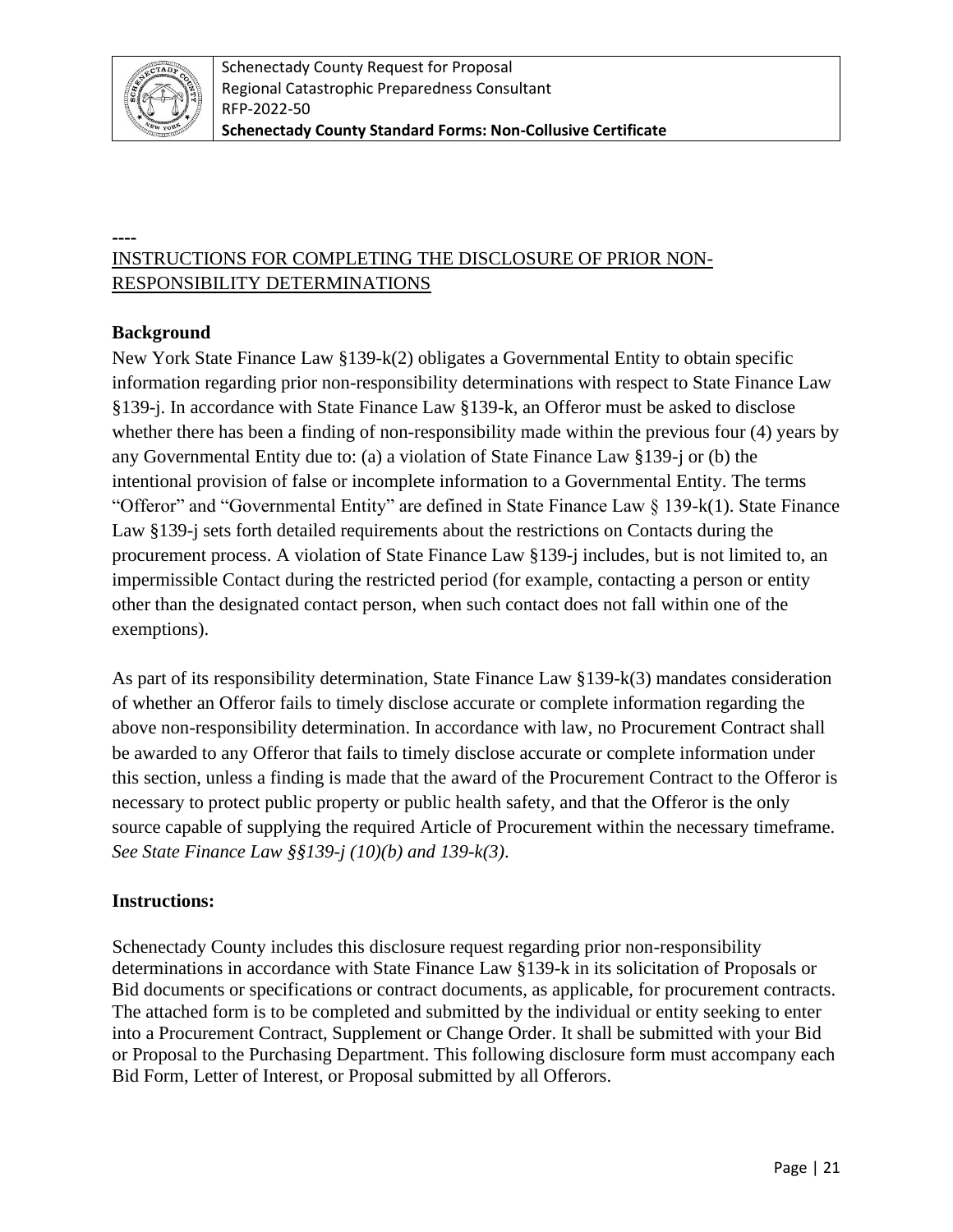

Schenectady County Request for Proposal Regional Catastrophic Preparedness Consultant RFP-2022-50 **Schenectady County Standard Forms: Non-Collusive Certificate**

#### **DISCLOSURE OF PRIOR NON-RESPONSIBILITY DETERMINATIONS**

\_\_\_\_\_\_\_\_\_\_\_\_\_\_\_\_\_\_\_\_\_\_\_\_\_\_\_\_\_\_\_\_\_\_\_\_\_\_\_\_\_\_\_\_\_\_\_\_\_\_\_\_\_\_\_\_\_\_\_\_\_\_\_\_\_\_\_\_\_\_\_\_\_\_\_\_\_\_

Name of Individual or Entity Seeking to Enter into the Procurement Contract:

Address: \_\_\_\_\_\_\_\_\_\_\_\_\_\_\_\_\_\_\_\_\_\_\_\_\_\_\_\_\_\_\_\_\_\_\_\_\_\_\_\_\_\_\_\_\_\_\_\_\_\_\_\_\_\_\_\_\_\_\_\_\_\_\_\_\_\_\_\_\_

Name and Title of Person Submitting this Form:

\_\_\_\_\_\_\_\_\_\_\_\_\_\_\_\_\_\_\_\_\_\_\_\_\_\_\_\_\_\_\_\_\_\_\_\_\_\_\_\_\_\_\_\_\_\_

1. Has any Governmental Entity made a finding of non-responsibility regarding the individual or entity seeking to enter into the Procurement Contract in the previous four years? (Please circle): No Yes

#### **If Yes, please answer the next questions:**

2. Was the basis for the finding of non-responsibility due to a violation of State Finance Law §139-j (Please circle): No Yes

3. Was the basis for the finding of non-responsibility due to the intentional provision of false or incomplete information to a Governmental Entity?

(Please circle): No Yes

4. If you answered yes to any of the above questions, please provide details regarding the finding of non-responsibility below and attach additional pages as necessary. Governmental Entity:

\_\_\_\_\_\_\_\_\_\_\_\_\_\_\_\_\_\_\_\_\_\_\_\_\_\_\_\_\_\_\_\_\_\_\_\_\_\_\_\_\_\_\_\_\_\_\_\_\_\_\_\_\_\_\_\_\_\_\_\_\_\_\_\_\_\_\_

\_\_\_\_\_\_\_\_\_\_\_\_\_\_\_\_\_\_\_\_\_\_\_\_\_\_\_\_\_\_\_\_\_\_\_\_\_\_\_\_\_\_\_\_\_\_\_\_\_\_\_\_\_\_

\_\_\_\_\_\_\_\_\_\_\_\_\_\_\_\_\_\_\_\_\_\_\_\_\_\_\_\_\_\_\_\_\_\_\_\_\_\_\_\_\_\_\_\_\_\_\_\_\_\_\_\_\_

Date of Finding of Non-Responsibility:

Basis of Finding of Non-Responsibility:

5. Has any Governmental Entity or other governmental agency terminated or withheld a Procurement Contract with the above-named individual or entity due to the intentional provision of false or incomplete information?

(Please circle): No Yes

6. If yes, please provide details below and attach additional pages as necessary. Governmental Entity:

\_\_\_\_\_\_\_\_\_\_\_\_\_\_\_\_\_\_\_\_\_\_\_\_\_\_\_\_\_\_\_\_\_\_\_\_\_\_\_\_\_\_\_\_\_\_\_\_\_\_\_\_\_\_\_\_\_\_\_\_\_\_\_\_\_\_\_

Date of Termination or Withholding of Contract:

\_\_\_\_\_\_\_\_\_\_\_\_\_\_\_\_\_\_\_\_\_\_\_\_\_\_\_\_\_\_\_\_\_\_\_\_\_\_\_\_\_\_\_\_\_

\_\_\_\_\_\_\_\_\_\_\_\_\_\_\_\_\_\_\_\_\_\_\_\_\_\_\_\_\_\_\_\_\_\_\_\_\_\_\_\_\_\_\_\_\_\_\_\_\_\_\_\_\_\_

Basis of Termination or Withholding: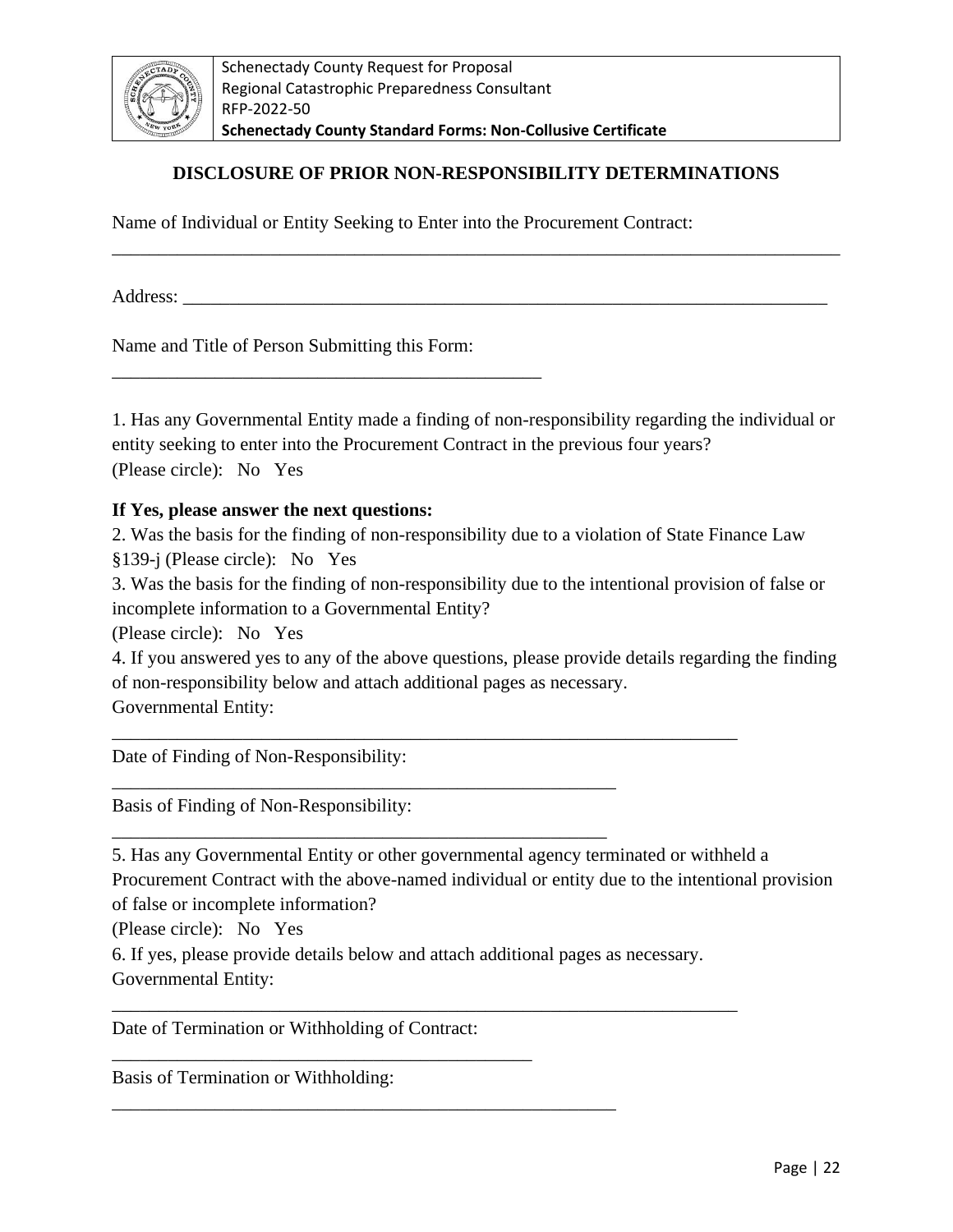

Offeror certifies that all information provided to the Governmental Entity with respect to State Finance Law §139- k is complete, true and accurate.

Signature

By: Date: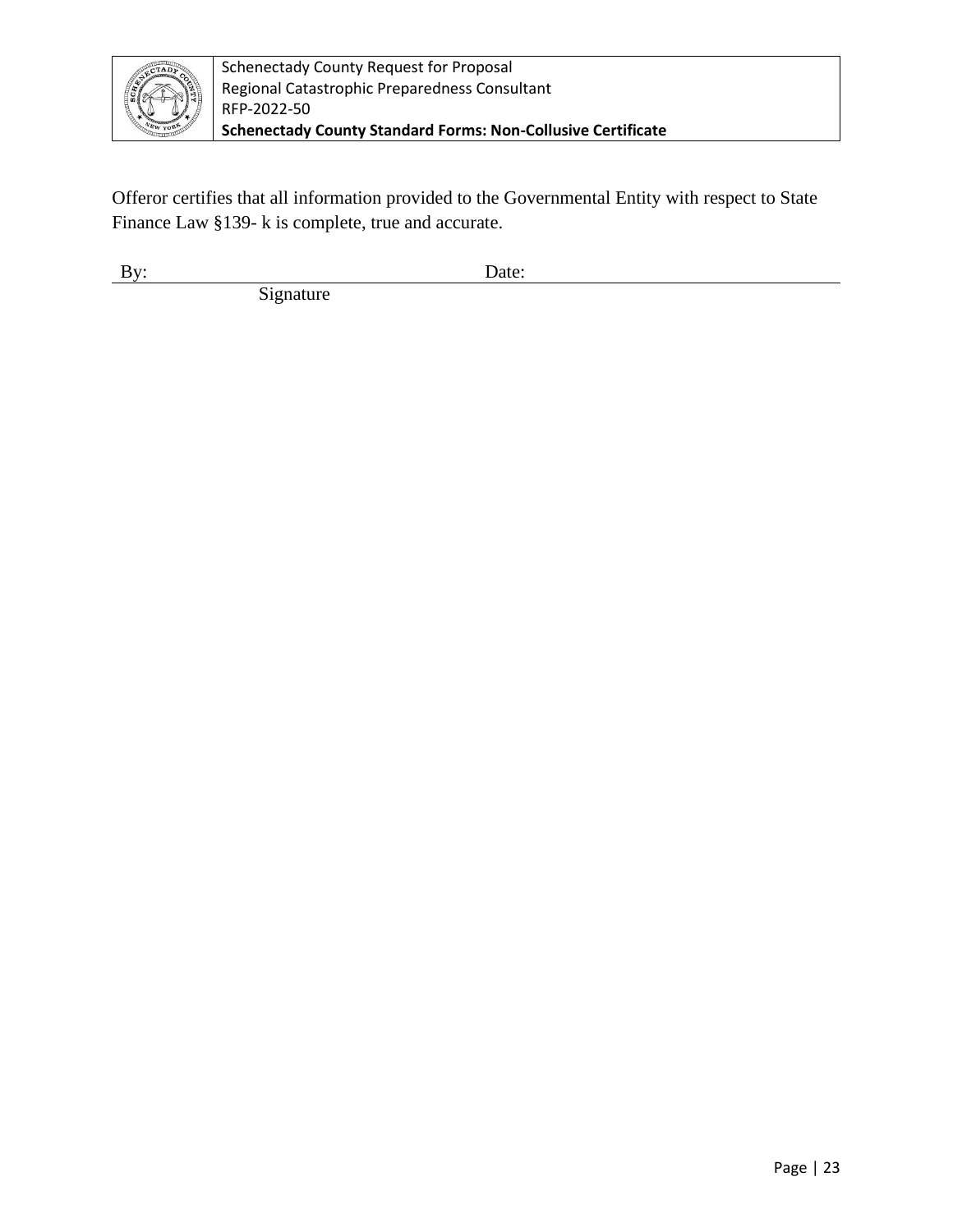

# **Certification Pursuant to Section 103-g Of the New York State General Municipal Law Iranian Energy Sector Divestment**

- 1.) By submission of this bid/proposal, each bidder/proposer and each person signing on behalf of any bidder/proposer certifies, and in the case of a joint bid, each party thereto certifies as to its own organization, under penalty of perjury, that to the best of its knowledge and belief that each bidder is not on the list created pursuant to paragraph(b) of subdivision 3 of Section 165-a of the New York State Finance Law.
- 2.) A Bid/Proposal shall not be considered for award, nor shall any award be made where the condition set forth in Paragraph A above has not been complied with; provided, however, that in any case the bidder/proposer cannot make the foregoing certification set forth in Paragraph A above, the bidder/proposer shall so state and shall furnish with the bid a signed statement which sets forth in detail the reasons therefor. Where Paragraph 1 above cannot be complied with, the Purchasing Unit to the political subdivision, public department, agency or official thereof to which the bid/proposal is made, or his designee, may award a bid/proposal, on a case by case business under the following circumstances:
	- a.) The investment activities in Iran were made before April 12, 2012, the investment activities in Iran have not been expanded or renewed after April 12, 2012, and the Bidder/Proposer has adopted, publicized and is implementing a formal plan to cease the investment activities in Iran and to refrain from engaging in any new investments in Iran; or
	- b.) The political subdivision makes a determination that the goods or services are necessary for the political subdivision to perform its functions and that, absent such an exemption, the political subdivision would be unable to obtain the goods or services for which the contract is offered. Such determination shall be made in writing and shall be a public document.

| Signature    |  |
|--------------|--|
| Title        |  |
| Company Name |  |

Date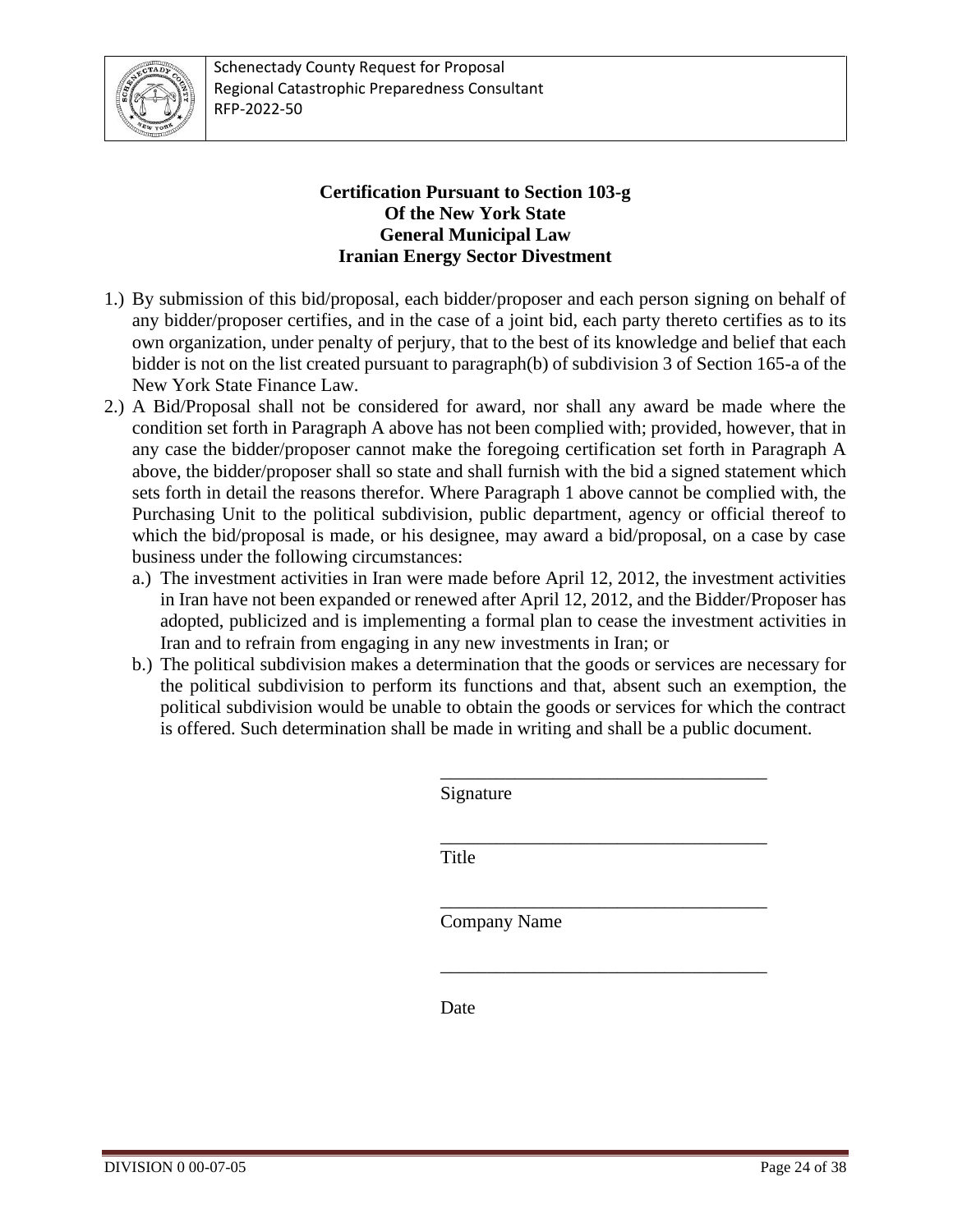

# **CERTIFICATION OF COMPLIANCE FOR THE PREVENTION OF SEXUAL HARASSMENT**

Pursuant to State Finance Law §139-l of the State of New York, effective January 1, 2019, where competitive bidding is required for certain public contracts, every bid must contain the following statement affirming that the bidder has implemented a written policy addressing sexual harassment prevention and that the bidder provides annual sexual harassment prevention training, which statement must be signed by the bidder and affirmed by such bidder under the penalty of perjury:

[Please Check One]

#### BIDDER'S CERTIFICATION

\_\_\_\_\_\_\_\_\_\_\_\_\_\_\_\_\_\_\_\_\_\_\_\_\_\_\_\_\_

- By submission of this bid, each bidder and each person signing on behalf of any bidder certifies, and in the case of a joint bid each party thereto certifies as to its own organization, under penalty of perjury, that the bidder has and has implemented a written policy addressing sexual harassment prevention in the workplace and provides annual sexual harassment prevention training to all of its employees. Such policy shall, at a minimum, meet the requirements of section two hundred one-g of the labor law.
- $\Box$  I am unable to certify that I, or my employer, have implemented a written policy addressing sexual harassment prevention in the workplace. The reason(s) why neither I nor my employer can make such certification is/are:

\_\_\_\_\_\_\_\_\_\_\_\_\_\_\_\_\_\_\_\_\_\_\_\_\_\_\_\_\_\_\_\_\_\_\_\_\_\_\_\_\_\_\_\_\_\_\_\_\_\_\_\_\_\_\_\_\_\_\_\_\_\_\_\_\_\_\_\_\_\_. Additionally, I hereby certify that I have received a copy of Schenectady County's Sexual Harassment Policy.

The undersigned states: (a) I am duly authorized to execute this Certification and (b) I hereby certify, under penalty of perjury, that the forgoing Certification is in all respects true and accurate.

Signature

Printed Name

Title

**Date**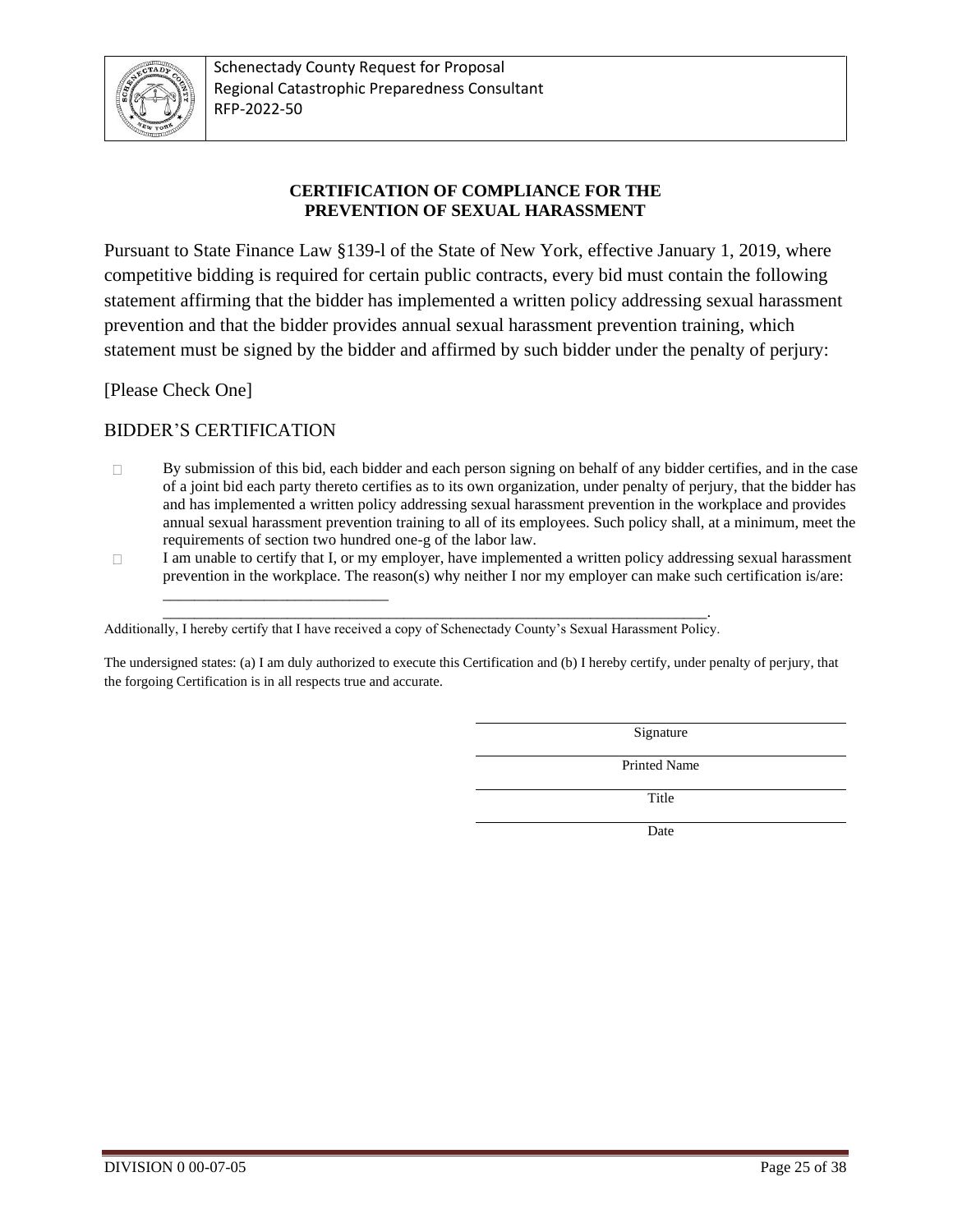Schenectady County Request for Proposal



Regional Catastrophic Preparedness Consultant RFP-2022-50

# **Introduction:**

The County of Schenectady is committed to maintaining a workplace free from sexual harassment. Sexual harassment is a form, of workplace discrimination. All employees are required to work in a manner that prevents sexual harassment in the workplace. This Policy is one component of The County of Schenectady's commitment to a discrimination-free work environment. Sexual harassment is against the law<sup>1</sup> and all employees have a legal right to a workplace free from sexual harassment and employees are urged to report sexual harassment by filing a complaint internally with The County of Schenectady's Human Resources Department. Employees can also file a complaint with a government agency or In court under federal, state or local antidiscrimination laws.

#### **Policy:**

\_\_\_\_\_\_\_\_\_\_\_\_\_\_\_\_\_\_\_\_\_\_

- 1. The County of Schenectady's policy applies to all employees, applicants for employment, interns, whether paid or unpaid, contractors and persons conducting business, regardless of Immigration status, with The County of Schenectady. In the remainder of this document, the term "employees" refers to this collective group.
- 2. Sexual harassment will not be tolerated. Any employee or individual covered by this policy who engages in sexual harassment or retaliation will be subject to remedial and/or disciplinary action (e.g., counseling, suspension, termination).
- 3. Retaliation Prohibition: No person covered by this Policy shall be subject to adverse action because the employee reports an incident of sexual harassment, provides information, or otherwise assists in any Investigation of a sexual harassment complaint. The County of Schenectady will not tolerate such retaliation against anyone who, in good faith, reports or provides information about suspected sexual harassment. Any employee of The County of Schenectady who retaliates against anyone Involved in a sexual harassment investigation will be subjected to disciplinary action, up to and including termination. All employees paid or unpaid interns or non-employees working in the workplace who believe they have been subject to such retaliation should inform a supervisor, manager or The County of Schenectady Human Resources Department. All employees paid or unpaid interns or non-employees who believe they have been a target of such retaliation may also seek relief In other available forums, as explained below in the section on Legal Protections. Adoption of this policy does not constitute a conclusive defense to charges of unlawful sexual harassment. Each claim of sexual harassment will be determined in accordance with existing legal standards, with due consideration of the particular facts and circumstances of the claim, including but not limited to the existence of an effective anti-harassment policy and procedure

<sup>&</sup>lt;sup>1</sup> While this policy spcifically addresses sexual harassment, harassment because of and discrimination against persons of all protected classes is prohibited. In New York State, such classes include age, race, creed, color, national origin, military status, sex, disability, marital status, domestic violence vistim status, gender identity and criminal history. <sup>2</sup> A non-employee is someone who is (or is employed by) a contractor, subcontractor, vendor, consultant, or anyone providing services in the workplace. Protected non-employees include persons commonly referred to as independent contractors, "gig" workers and temporary workers. Also included are persons providing equipment repair, cleaning services or any other services provided pursuant to a contract with the employer.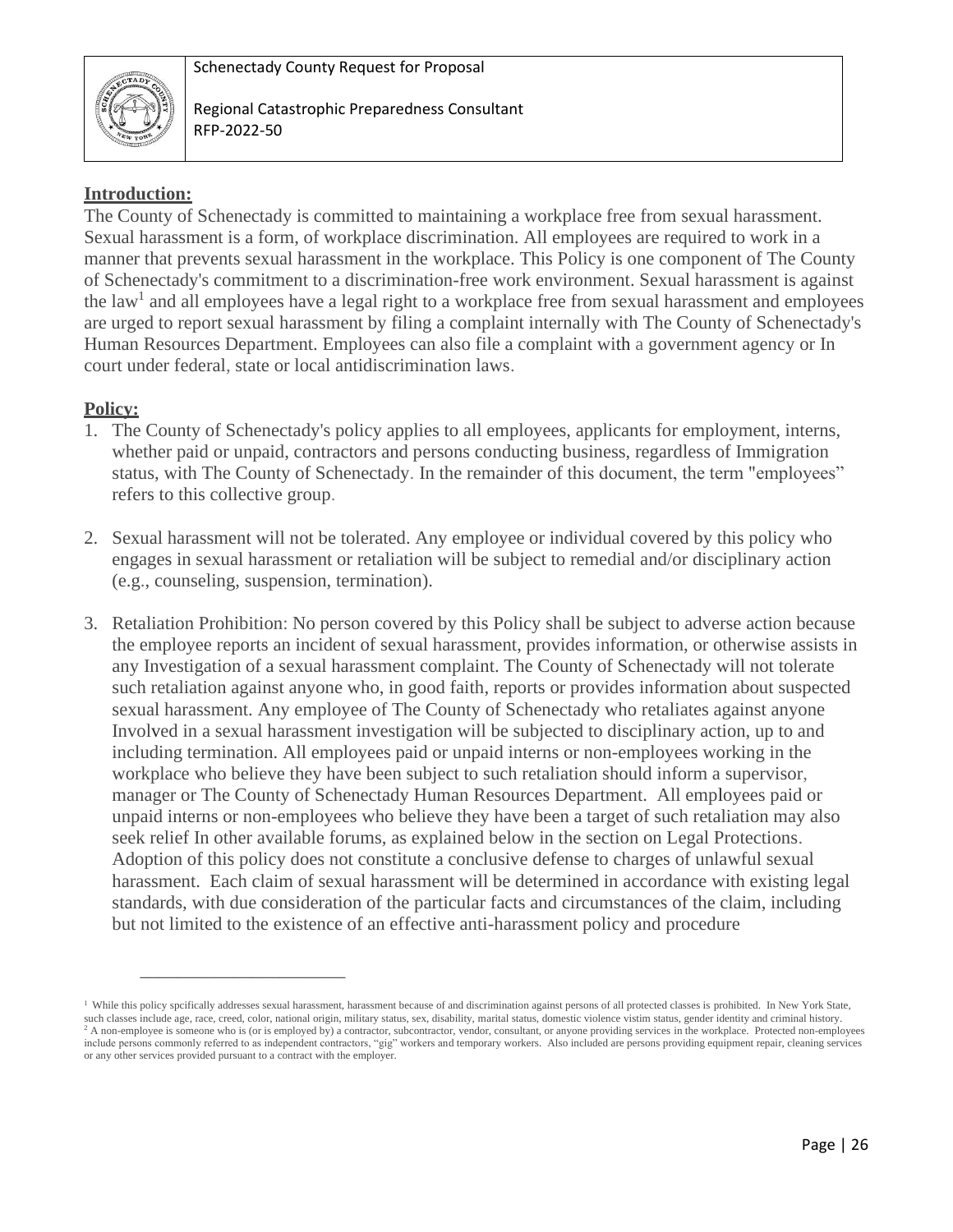

- 4. Sexual harassment is offensive, is a violation of our policies, is unlawful, and may subject The County of Schenectady to liability for harm to targets of sexual harassment. Harassers may also be individually subject to liability. Employees of every level, who engage in sexual harassment, including managers and supervisors who engage in sexual harassment or who allow such behavior to continue, will be penalized for such misconduct.
- 5. The County of Schenectady will conduct a prompt and thorough investigation that ensures due process for all parties, whenever management receives a complaint about sexual harassment, or otherwise knows of possible sexual harassment occurring. The investigation will be performed by the Human Resources Department or County Attorney's Office, at the direction of the County Manager. The County of Schenectady will keep the investigation confidential to the extent possible. Effective corrective action will be taken whenever sexual harassment is found to have occurred. All employees including managers and supervisors are required to cooperate with any internal investigation of sexual harassment.
- 6. All employees are encouraged to report any harassment or behaviors that violate this policy. The County of Schenectady will provide all employees a complaint form for employees to report harassment and file complaints.
- 7. Managers and supervisors are **required** to report any complaint that they receive, or any harassment that they observe or become aware of, to The County of Schenectady Human Resources Department.
- 8. This policy applies to all employees, paid or unpaid interns, and non-employees and all must follow and uphold this policy. This policy must be provided to all employees and should be posted prominently in all work locations to the extent practicable (for example, in a main office, not an offsite work location) and be provided to employees upon hiring.

# **What Is "Sexual Harassment"?**

Sexual harassment is a form of sex discrimination and is unlawful under federal state, and (where applicable) local law. Sexual harassment includes harassment on the basis of sex, sexual orientation, sett-Identified or perceived sex, gender expression, gender Identity and the status of being transgender.

Sexual harassment Includes unwelcome conduct which is either of a sexual nature, or which is directed at an individual because of that individual's sex when:

- Such conduct has the purpose or effect of unreasonably interfering with an individual's work performance or creating an intimidating, hostile or offensive work environment, even if the reporting individual is not the intended target of the sexual harassment.
- Such conduct is made either explicitly or implicitly a term or condition of employment; or
- Submission to or rejection of such conduct is used as the basis for employment decisions affecting an Individual's employment.

A sexually harassing hostile work environment includes, but is not limited to, words, signs, jokes,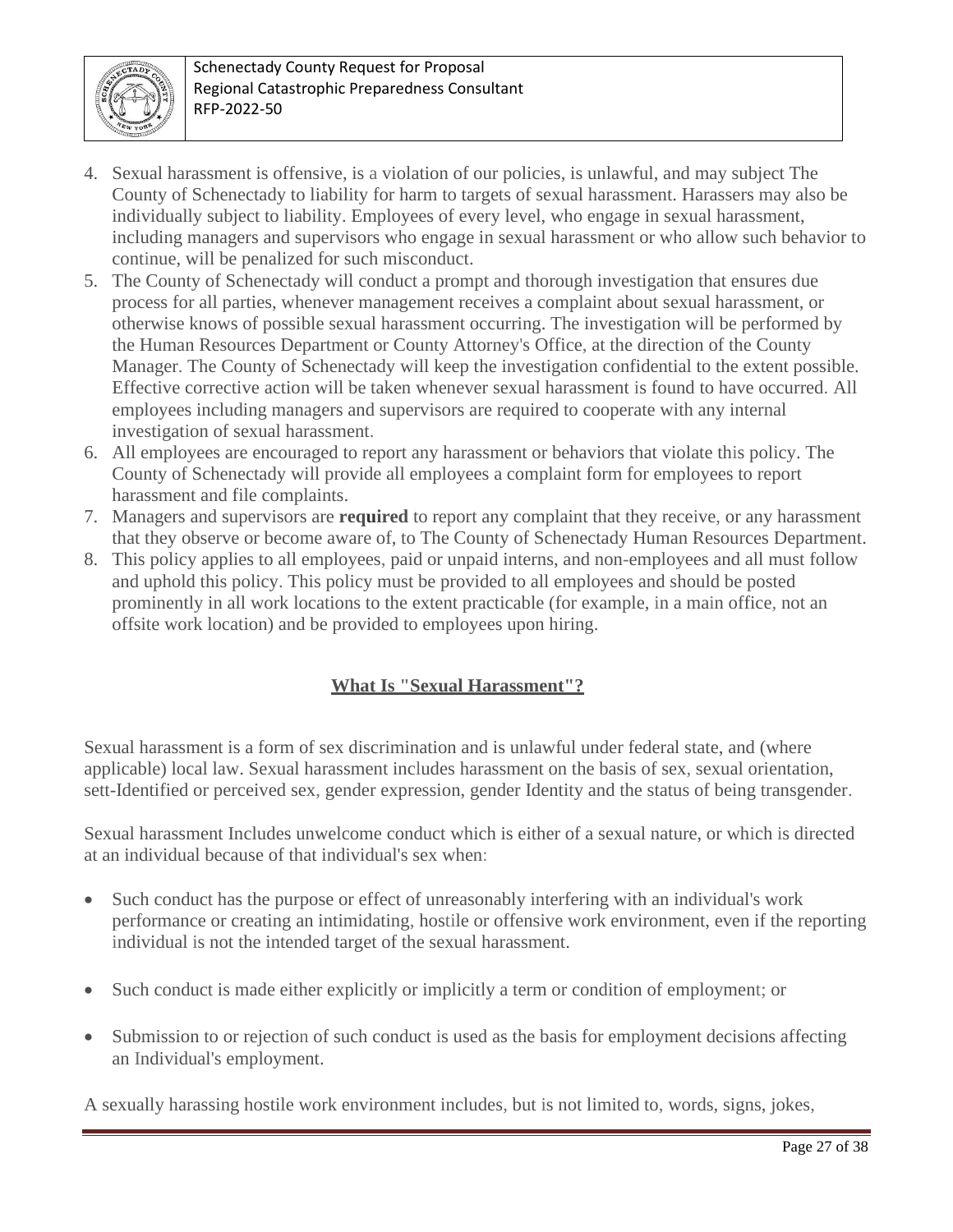

pranks, intimidation or physical violence which are of a sexual nature, or which are directed at an individual because of that individual's sex. Sexual harassment also consists of any unwanted verbal or physical advances, sexually explicit derogatory statements or sexually discriminatory remarks made by someone which are offensive or objectionable to the recipient, which cause the recipient discomfort or humiliation, which Interfere with the recipient's job performance.

Sexual harassment also occurs when a person in authority tries to trade job benefits for sexual favors. This can include hiring, promotion, continued employment or any other terms, conditions or privileges of employment. This is also called "quid pro quo" harassment.

Any employee who feels harassed should report so that any violation of this policy can be corrected promptly. Any harassing conduct, even a single incident, can be addressed under this policy.

#### **Examples of Sexual Harassment**

The following describes some of the types of acts that may be unlawful sexual harassment and that are strictly prohibited:

- Physical acts of a sexual nature, such as:
	- o Touching, pinching, patting, kissing, hugging, grabbing, brushing against another employee's body or poking another employee's body;
	- o Rape, sexual battery, molestation or attempts to commit these assaults.
- Unwanted sexual advances or propositions, such as:
	- o Requests for sexual favors accompanied by implied or overt threats concerning the target's job performance evaluation, a promotion or other Job benefits or detriments
	- o Subtle or obvious pressure for unwelcome sexual activities.
- Sexually oriented gestures, noises, remarks or jokes, or comments about a person's sexuality or sexual experience, which create a hostile work environment.
- Sex stereotyping occurs when conduct or personality traits are considered inappropriate simply because they may not conform to other people's ideas or perceptions about how individuals of a particular sex should act or look.
- Sexual or discriminatory displays or publications anywhere in the workplace, such as:
	- o Displaying pictures, posters, calendars, graffiti, objects, promotional material, reading materials or other materials that are sexually demeaning or pornographic. This includes such sexual displays on workplace computers or cell phones and sharing such displays while in the workplace.
- Hostile actions taken against an individual because of that individual's sex, sexual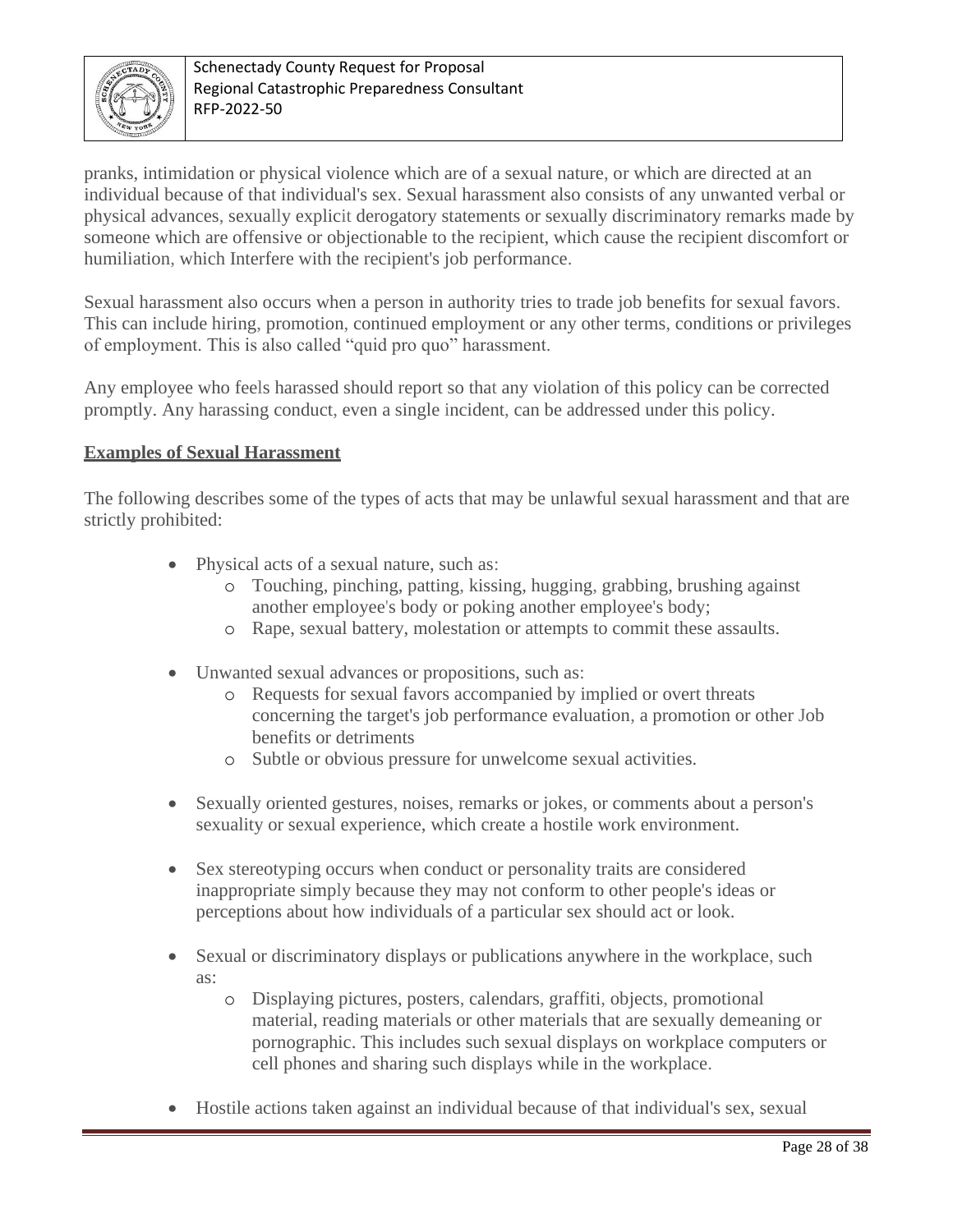

orientation, gender identity and the status of being transgender such as:

- o Interfering with, destroying or damaging a person's workstation, tools or equipment or otherwise interfering with the individual's ability to perform the job;
- o Sabotaging an individual's work;
- o Bullying, yelling, name-calling.

#### **Who can be a target of sexual harassment?**

Sexual harassment can occur between any Individuals, regardless *of* their sex or gender. New York Law protects employees, paid or unpaid interns, and non-employees, including independent contractors, and those employed by companies contracting to provide services in the workplace. Harassers can be a superior, a subordinate, a coworker or anyone in the workplace Including an independent contractor, contract worker, vendor, client, customer or visitor.

#### **Where** can sexual harassment occur?

Unlawful sexual harassment is not limited to the physical workplace itself. It can occur while employees are traveling for business or at employer sponsored events or parties. Calls, texts, emails, and social media usage by employees can constitute unlawful workplace harassment, even if they occur away from the workplace premises, on personal devices or during non-wor1< hours.

#### **Retaliation**

Unlawful retaliation can be any action that could discourage a worker from coming forward to make or support a sexual harassment claim. Adverse action need not be job-related or occur in the workplace to constitute unlawful retaliation (e.g., threats of physical violence outside of work hours).

Such retaliation is unlawful under federal, state, and (where applicable) local law. The New York State Human Rights Law protects any individual who has engaged in "protected activity." Protected activity occurs when a person has:

- made a complaint of sexual harassment, either internally or with any antidiscrimination agency;
- testified or assisted in a proceeding Involving sexual harassment under the Human Rights Law or other anti-discrimination law;
- opposed sexual harassment by making a verbal or informal complaint to management, or by simply informing a supervisor or manager *of* harassment;
- reported that another employee has been sexually harassed; or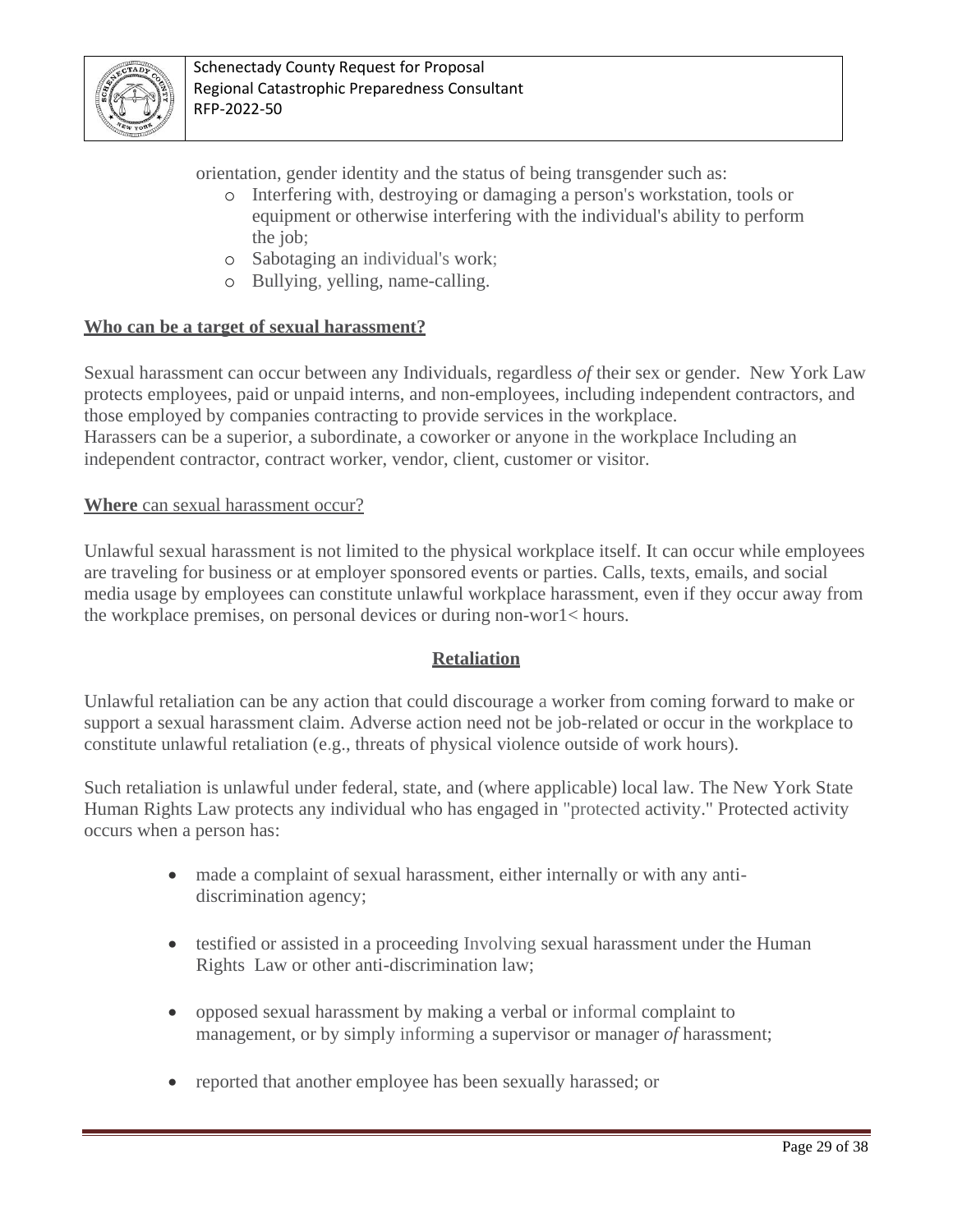

• encouraged a fellow employee to report harassment.

Even if the alleged harassment does not turn out to rise to the level of a violation of law, the Individual is protected from retaliation if the person had a good faith belief that the practices were unlawful. However, the retaliation provision is not intended to protect persons making intentionally false charges of harassment.

# Reporting Sexual Harassment

**Preventing sexual harassment is everyone's responsibility.** The County of Schenectady cannot prevent or remedy sexual harassment unless it knows about it. Any employee, paid or unpaid intern or non-employee who has been subjected to behavior that may constitute sexual harassment is encouraged to report such behavior to a supervisor, manager or The County of Schenectady Human Resources Department. Anyone who witnesses or becomes aware of potential Instances of sexual harassment should report such behavior to a supervisor, manager or The County of Schenectady Human Resources Department

Reports of sexual harassment may be made verbally or in writing. A form for submission of a written complaint is attached to this Policy, and all employees are encouraged to use this complaint form. Employees who are reporting sexual harassment on behalf of other employees should use the complaint form and note that it is on another employee's behalf.

Employees, paid or unpaid interns or non-employees who believe they have been a target of sexual harassment may also seek assistance in other available forums, as explained below in the section on Legal Protections.

# **Supervisory Responsibilities**

All supervisors and managers who receive a complaint or information about suspected sexual harassment. observe what may be sexually harassing behavior or for any reason suspect that sexual harassment is occurring, **are required** to report such suspected sexual harassment to The County of Schenectady Human Resources Department.

In addition to being subject to discipline If they engaged in sexually harassing conduct themselves, supervisors and managers will be subject to discipline for failing to report suspected sexual harassment or otherwise knowingly allowing sexual harassment to continue.

Supervisors and managers will also be subject to discipline for engaging in any retaliation.

# **Complaint and Investigation of Sexual Harassment**

*All* complaints or information about sexual harassment will be investigated, whether that information was reported In verbal or written form. Investigations will be conducted in a timely manner and will be confidential to the extent possible. The investigations will be performed by The County of Schenectady Human Resources Department of County Attorney's Office, at the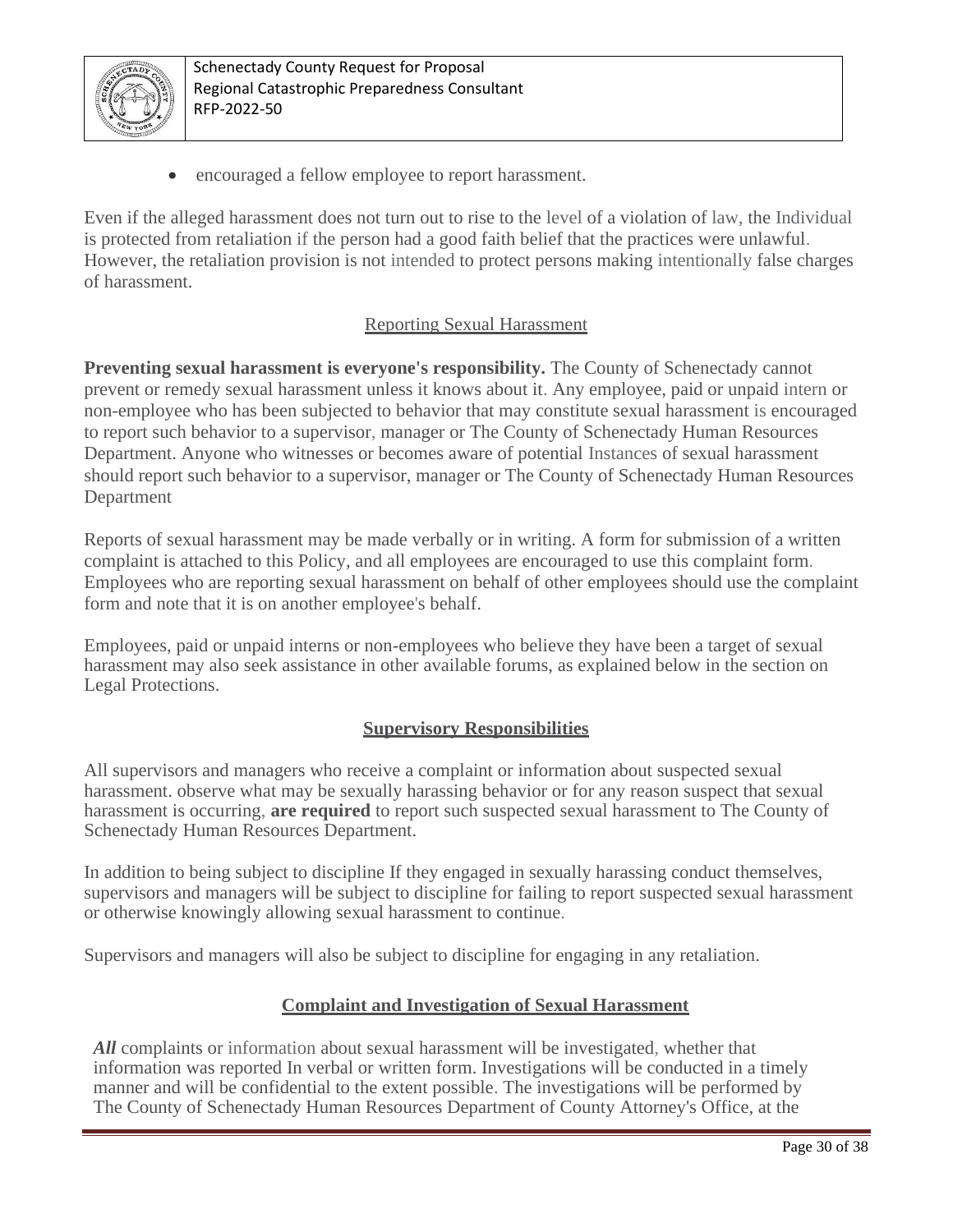

direction of the County Manager.

An investigation of any complaint, information or knowledge of suspected sexual harassment will be prompt and thorough, commenced immediately and completed as soon as possible. The investigation will be kept confidential to the extent possible. All persons Involved, including complainants' witnesses and alleged harassers will be accorded due process, as outlined below, to protect their rights to a fair and impartial Investigation.

*Any* employee may be required to cooperate as needed In an investigation of suspected sexual harassment The County of Schenectady will not tolerate retaliation against employees who file complaints, support another's complaint or participate in an investigation regarding a violation of this policy.

While the process may vary from case to case, investigations should be done In accordance with the following steps:

- Upon receipt of complaint, The County of Schenectady Human Resources Department will immediately forward a copy of the complaint to the Director of Human Resources, County Attorney andCounty Manager. An immediatereviewof the allegationswillbe taken, andthe County Manager will take any interim actions necessary (e.g., instructing the respondent to refrain from communications with the complainant) If the complaint is verbal, the Human Resources Department will encourage the individual to complete the "Complaint Form·in writing.If he or sherefuses, the Human Resources Department will prepare a Complaint Form based on the verbal reporting.
- If documents, emails or phone records are relevant to the investigation, take steps to obtain and preserve them.
- Request and review all relevant documents, Including all electronic communications.
- Interview all parties involved, including any relevant witnesses;
- Create a written documentation of the investigation (such as a letter, memo or email), which contains thefollowing:
	- $\circ$  Alist of all documents reviewed, along with a detailed summary of relevant documents;
	- o Alistof names ofthose interviewed, alongwitha detailed summary of theirstatements;
	- o Atimeline of events;
	- o A summary of priorrelevantincidents,reported orunreported; and
	- o Thebasisforthe decision andfinalresolutionof the complaint, together with any corrective action(s).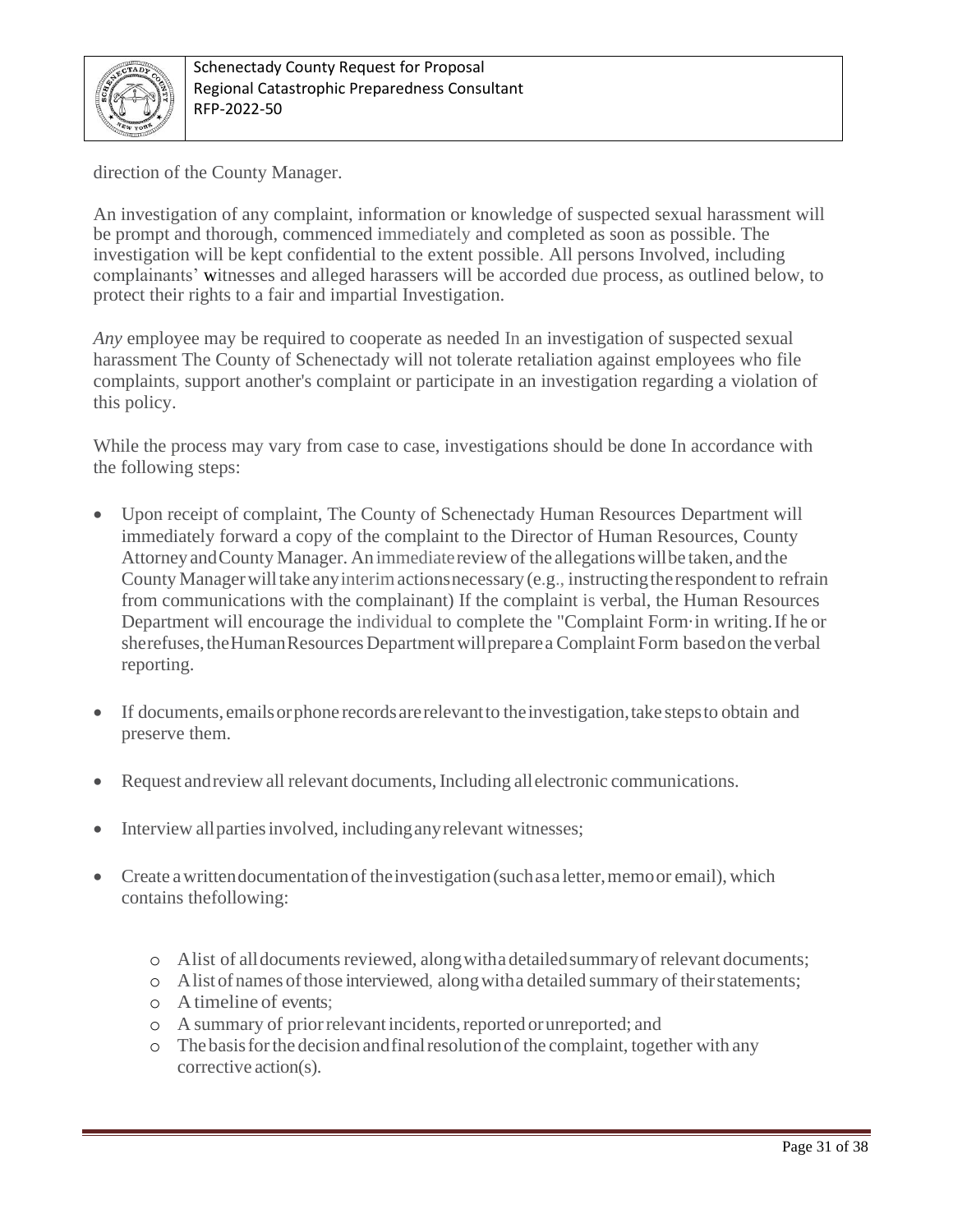

- Keepthewrittendocumentationandassociateddocumentsina secureandconfidential location.
- The investigating entity, either the Human Resources Department, or County Attorney's Office will providea memorandum to theCounty Manageroutlining theinvestigationandmaking a recommendation.TheCountyMangerwillmakethefinaldetermination on thecomplaint.
- Promptly notify the individual whore ported and theindividual  $\{s\}$  about whom the complaint was made ofthefinaldeterminationandimplement anycorrective actionsidentified in the written document, to the extent allowedbylaw.
- $\bullet$  Inform the individual who reported of the right to file a complaint or charge externally as outlined in the next section.

# Legal Protections And External Remedies

Sexual harassment is not only prohibited by The County of Schenectady but is also prohibited by state, federal and, where applicable, local law.

Aside from the internal process at The County of Schenectady, employees may also choose to pursue legal remedies with the following governmental entities. While a private attorney is not required to file a complaint with a governmental agency, you may seek the legal advice of an attorney.

In addition to those outlined below, employees in certain industries may have additional legal protections.

# **State Human Rights Law (HRL)**

The Human Rights Law (HRL), codified as N.Y. Executive Law, art. 15, § 290 et seq., applies to all employers In New York State with regard to sexual harassment, and protects employees, paid or unpaid internsandnon-employees,regardlessofImmigrationstatus.Acomplaintallegingviolationof theHuman RightsLawmay befiled eitherwith theDivisionof HumanRights(DHR)or in NewYork State Supreme Court.

Complaints withOHRmaybe filed any time**within one year** oftheharassment. If anindividual did not file at OHR, they can sue directly instate court undertheHRL,**within three years** ofthe alleged sexual harassment AnIndividual may not file with DHR if they have already filed a HRL complaint in state court.

Complaininginternally toTheCounty of Schenectady doesnotextend yourtimeto filewith OHRorin court. The one year or three years is counted from date of the most recent incident of harassment. You do not need an attorney to file a complaint with DHR, and there is *no* cost to file with DHR.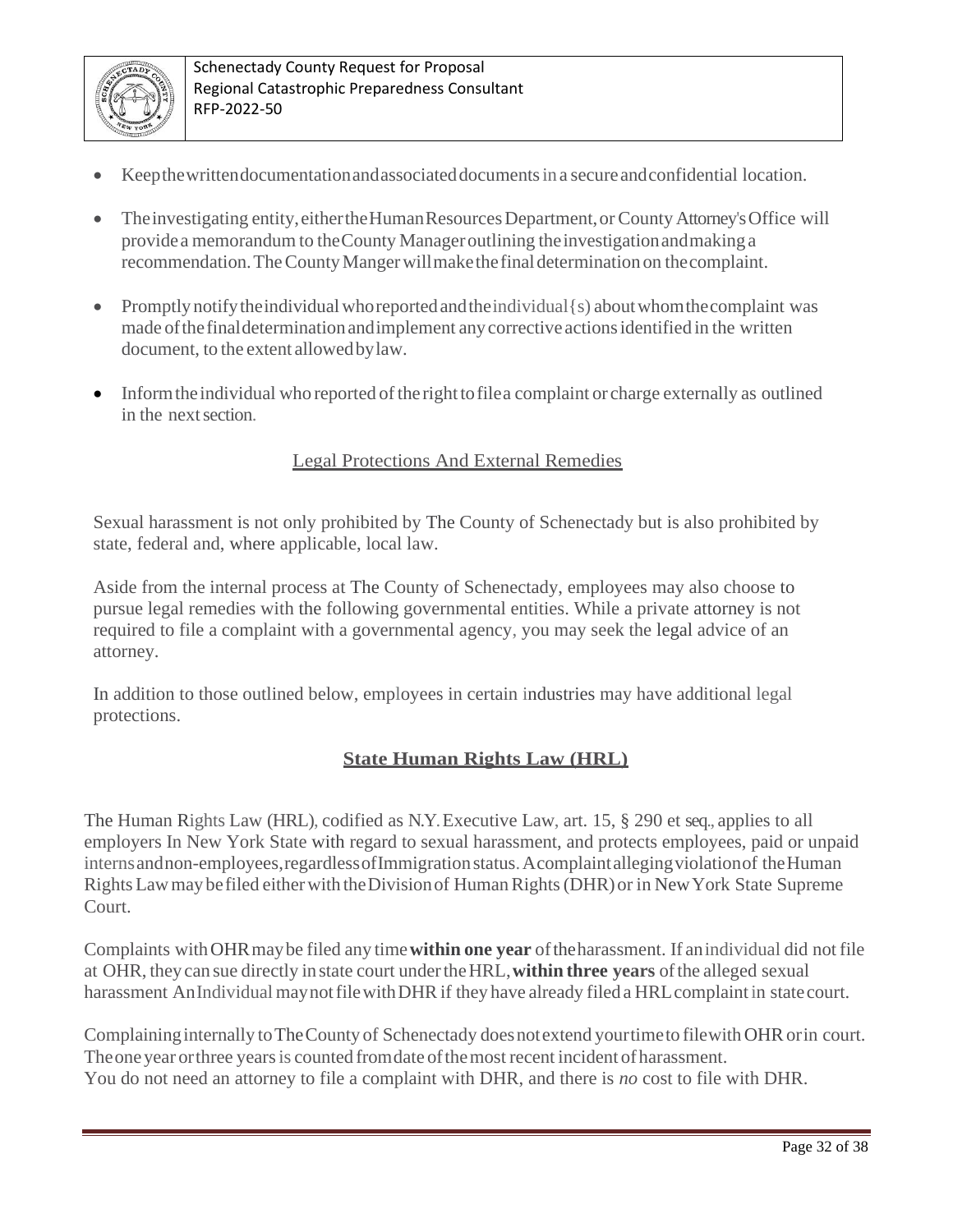

DHR will investigate your complaint and determine whether there is probable cause to believe that sexual harassment has occurred. Probable cause cases are forwarded to a public hearing before an administrative law judge. If sexual harassment is found after a hearing, DHR has the power to award relief, which varies but may include requiring your employer to take action to stop the harassment, or redress the damage caused, including paying of monetary damages, attorney's fees and civil fines.

DHR's main office contact information is: NYS Division of Human Rights, One Fordham Plaza, Fourth Floor, Bronx, New York 10458. You may call (718)741-8400 or visit: [www.dhr.ny.gov.](http://www.dhr.ny.gov/)

Contact DHR at (888) 392-3644 or visit dhr.ny.gov/complaint for more information about filing a complaint.Thewebsitehasa complaint formthatcan bedownloaded, tilledout,notarized andmailed to OHR. The website also contains contact information for DHR's regional offices across New York State.

# **Civil Rights Act of 1964**

The United States Equal Employment Opportunity Commission (EEOC) enforces federal antidiscrimination laws, including Title VII of the 1964 federal Civil Rights Act {codified as 42 U.S.C. § 2000e et seq.). An Individual can file a complaint with the EEOC anytime within 300 days from the harassment. There is no cost to file a complaint with the EEOC. The EEOC will investigate the complaint, and determine whether there is reasonable cause to believe that discrimination has occurred, at which point the EEOC will issue a Right to Sue letter permitting the individual to file a complaint in federal court.

The EEOCdoesnotholdhearingsor awardrelief,butmaytakeotheractionincludingpursuingcases in federalcourtonbehalfofcomplainingparties.Federalcourtsmayawardremediesifdiscrimination Isfoundto have occurred. In general, private employers must have at least 15 employees to come within the jurisdiction of theEEOC.

An employee alleging discriminationat work can file a •charge of Discrimination."The EEOC has district, area, and field offices where complaints can be filed. Contact the EEOC by calling 1-B00-669- 4000 {TTY: 1-800-669-6820), visiting their website at [www.eeoc.gov](http://www.eeoc.gov/) or via email at [info@eeoc.gov.](mailto:info@eeoc.gov)

If an individual flied an administrative complaint with OHR, OHR will file the complaint with the EEOC to preserve the right to proceed In federal court.

# **Local Protections**

Many localities enforce laws protecting individuals from sexual harassment and discrimination. An individual should contact the county, city or town in which they live to find out if such a law exists. For example, employees who work in New York City may file complaints of sexual harassment with the New York City Commission on Human Rights. Contact their main office at Law Enforcement Bureau of the NYC Commission on Human Rights, 40 Rector Street, 1oth Floor, New York, New York; call 311 or (212) 306-7450; or visit [www.nyc.gov/html/cchr/html/home/home.shtml.](http://www.nyc.gov/html/cchr/html/home/home.shtml)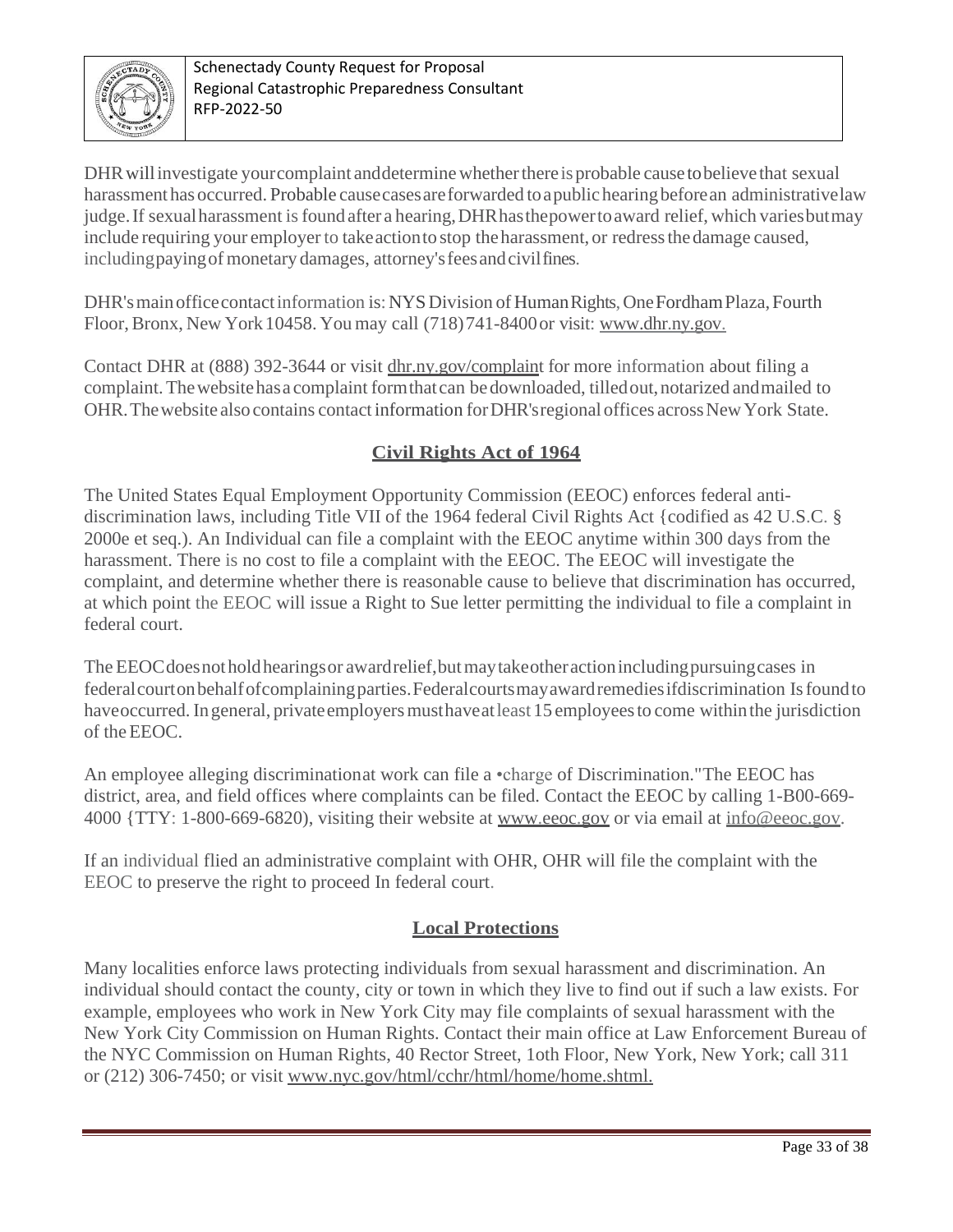

# **Contact the Local Police Department**

If the harassment involves unwanted physical touching, coerced physical confinement or coerced sex acts, the conduct may constitute a crime. Contact the local police department.

#### **Sexual harassment is against the law.**

All employees have a legal right to a workplace free from sexual harassment, and The County of Schenectady is committed to maintaining a workplace free from sexual harassment.

Per New York State Law, The County of Schenectady has a sexual harassment prevention policy in place that protects you. Thispolicy applies to all employees, paid or unpaid interns and non-employees in our workplace, regardless of immigration status.

**If you believe you have been subjected to or witnessed sexual harassment, you are encouraged to report the harassment to a supervisor, manager or The County of Schenectady** Human Resources Department so we can take action.

Our complete policy and Complaint Form may be found:

On the County's Intranet website under Policies and Procedures Manual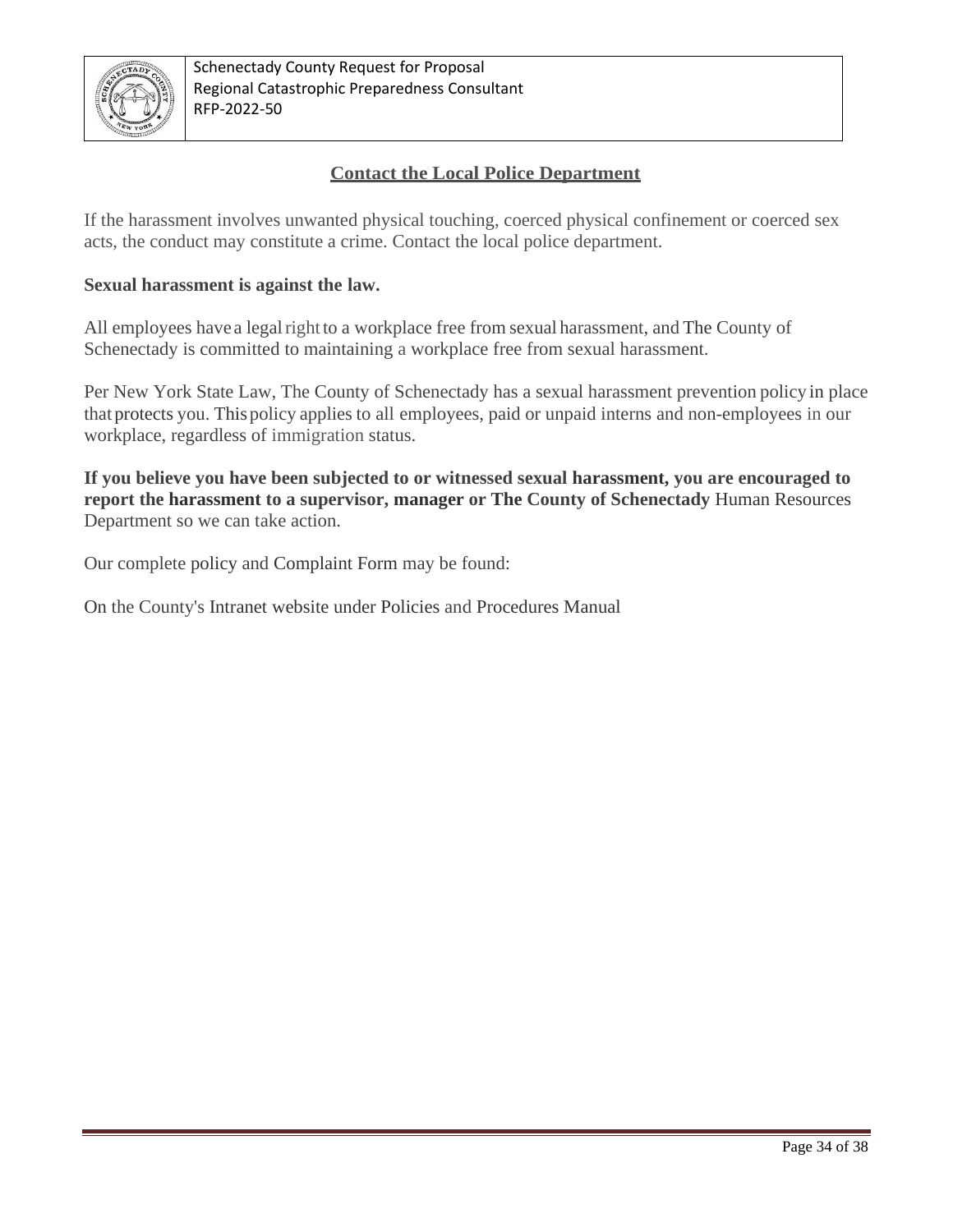

#### **If you have questions and to make a complaint, please contact:**

The County of Schenectady Human ResourcesDepartment 620 State Street Second Floor Schenectady, NY 12305

#### (518)388-4233

#### For more information and additional resources, please visit:

# **[www.ny.gov/programs/combating-sexual-harassment-workplaceC](http://www.ny.gov/programs/combating-sexual-harassment-workplace)ounty of Schenectady**

New York State Labor Law requires all employers to adopt a sexual harassment prevention policy that includes a complaint form to report alleged incidents of sexual harassment.

If you believe that you have been subjected to sexual harassment, you are encouraged to complete this form and submit it to The County of Schenectady Human Resources Department You will not be retaliated against for filing a complaint.

If you are more comfortable reporting verbally or in another manner, your employer should complete this form, provide you with a copy and follow its sexual harassment prevention policy by investigating the claims as outlined at the end of this form.

**For additional resources, visit::** ny.gov/programs/combating-sexual-harassment-workplace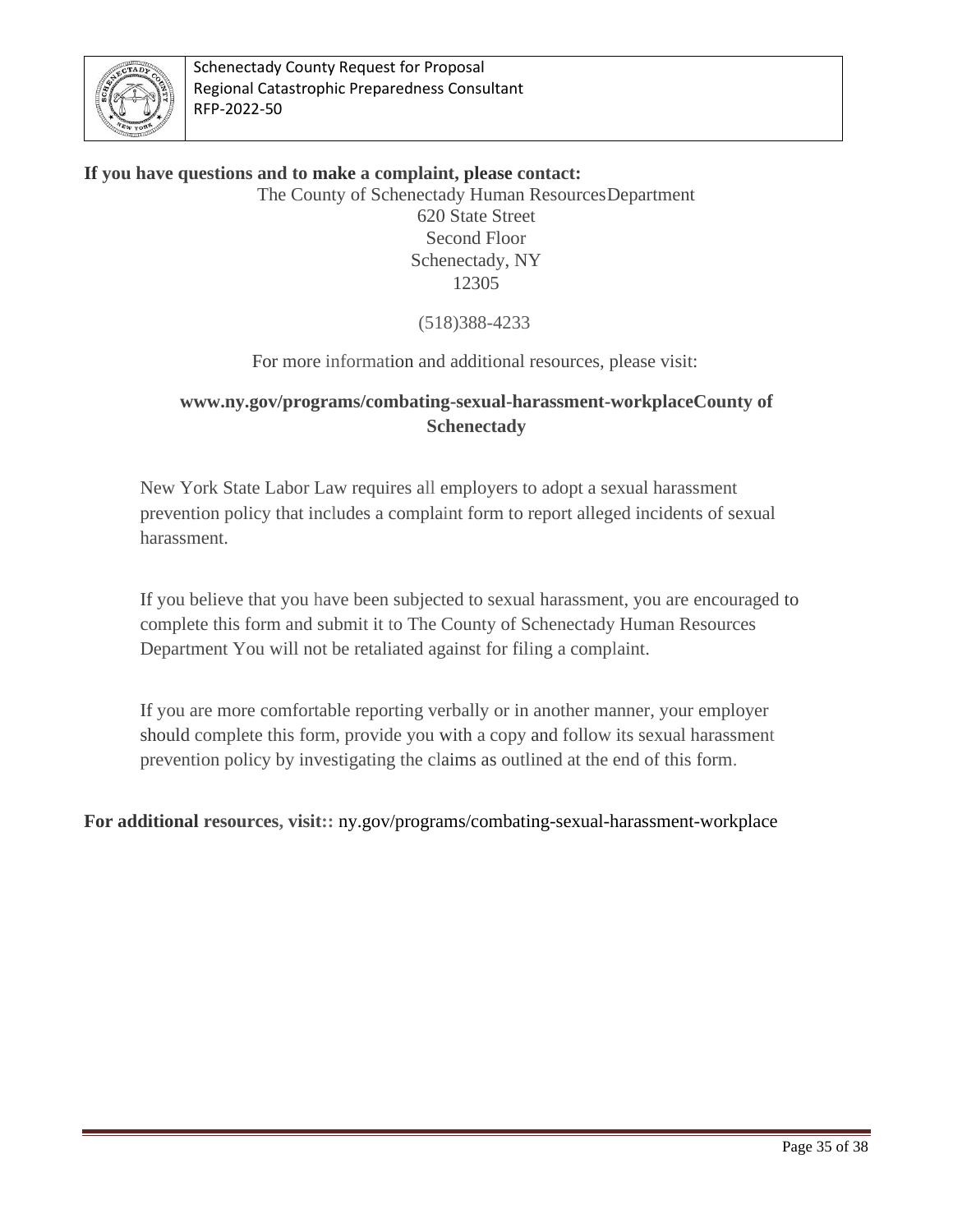

| <b>Model Complaint Form for</b><br><b>Reporting Sexual Harassment</b>                                                          |       | <b>Combating</b><br><b>Sexual Harassmen</b> |  |
|--------------------------------------------------------------------------------------------------------------------------------|-------|---------------------------------------------|--|
| <b>COMPLAINANT INFORMATION</b>                                                                                                 |       |                                             |  |
|                                                                                                                                |       |                                             |  |
| Work Address:                                                                                                                  |       |                                             |  |
| and the control of the control of the control of the control of the control of the control of the control of the<br>Job Title: |       |                                             |  |
| <b>Select Preferred Communication Method</b><br>In person                                                                      | Email | <b>Phone</b>                                |  |
| <b>SUPERVISORY INFORMATION</b>                                                                                                 |       |                                             |  |
| Immediate Supervisor's Name:                                                                                                   |       |                                             |  |
|                                                                                                                                |       |                                             |  |
|                                                                                                                                | Work  |                                             |  |

*Adoption of this form does not constitute a conclusive defense to charges of unlawful sexual harassment. Each claim of sexual harassment will be determined in accordance with existing legal standards, with due consideration of the particular facts and circumstances of the claim, including but not limited to the existence of an effective anti-harassment policy and procedure.*

\_\_\_\_\_\_\_\_\_\_\_\_\_\_\_\_\_\_\_\_\_\_\_\_\_\_\_\_\_\_\_\_\_\_\_\_\_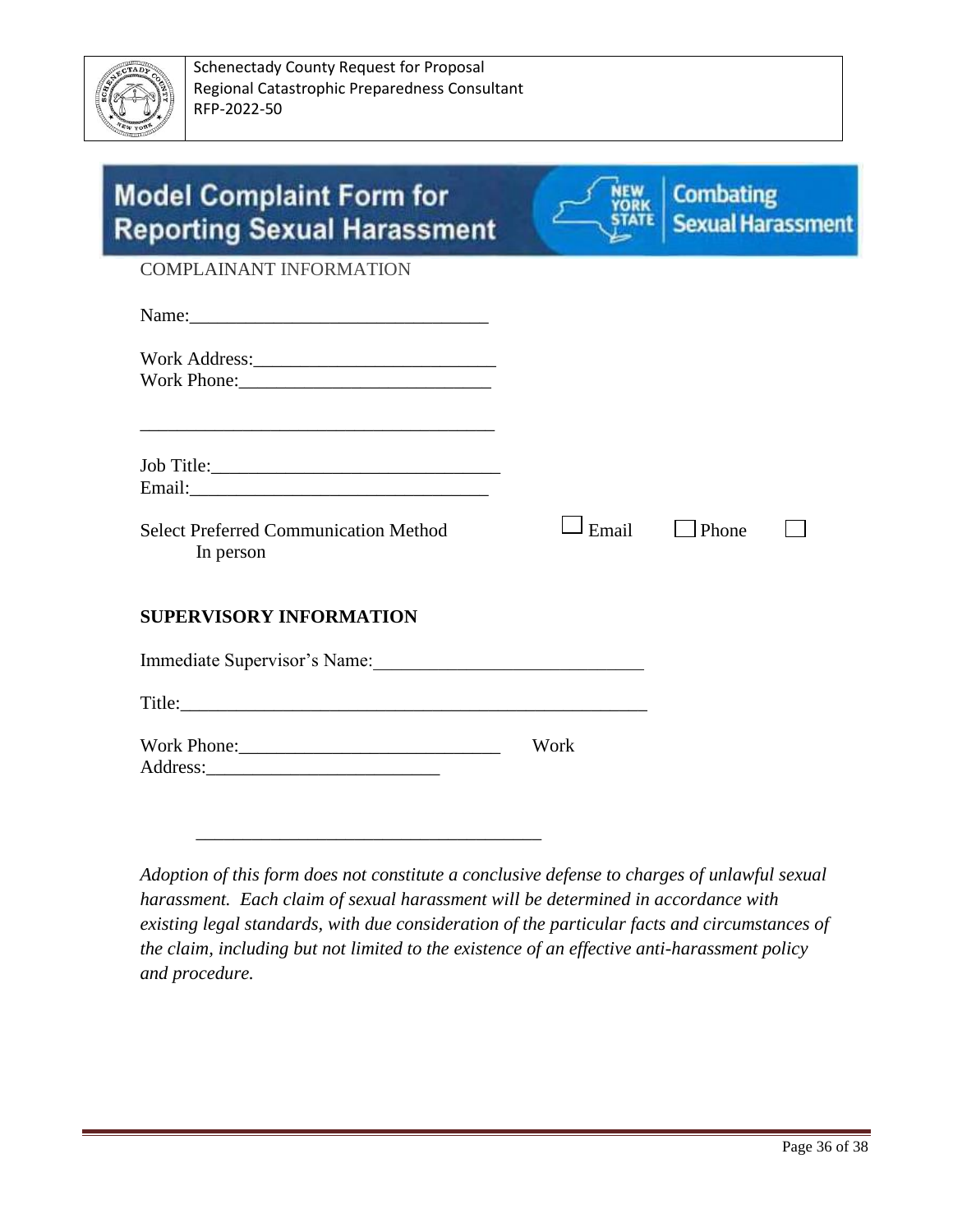

# **COMPLAINT INFORMATION**

1. Your complaint of Sexual Harassment is made about:

| Title:                                                                                     |
|--------------------------------------------------------------------------------------------|
| Work Address: 2008                                                                         |
| Work Phone: New York District Phone 2014                                                   |
| Relationship to you: $\Box$ Supervisor $\Box$ Subordinate $\Box$ Co-Worker $\Box$<br>Other |
| 2. Please describe what happened and how it is affecting you and your work. Please use     |

- additional sheets of paper if necessary and attach any relevant documents or evidence.
- 3. Date(s) sexual harassment occurred:
- 4. Please list the name and contact information of any witnesses or individuals who may have information related to your complaint.